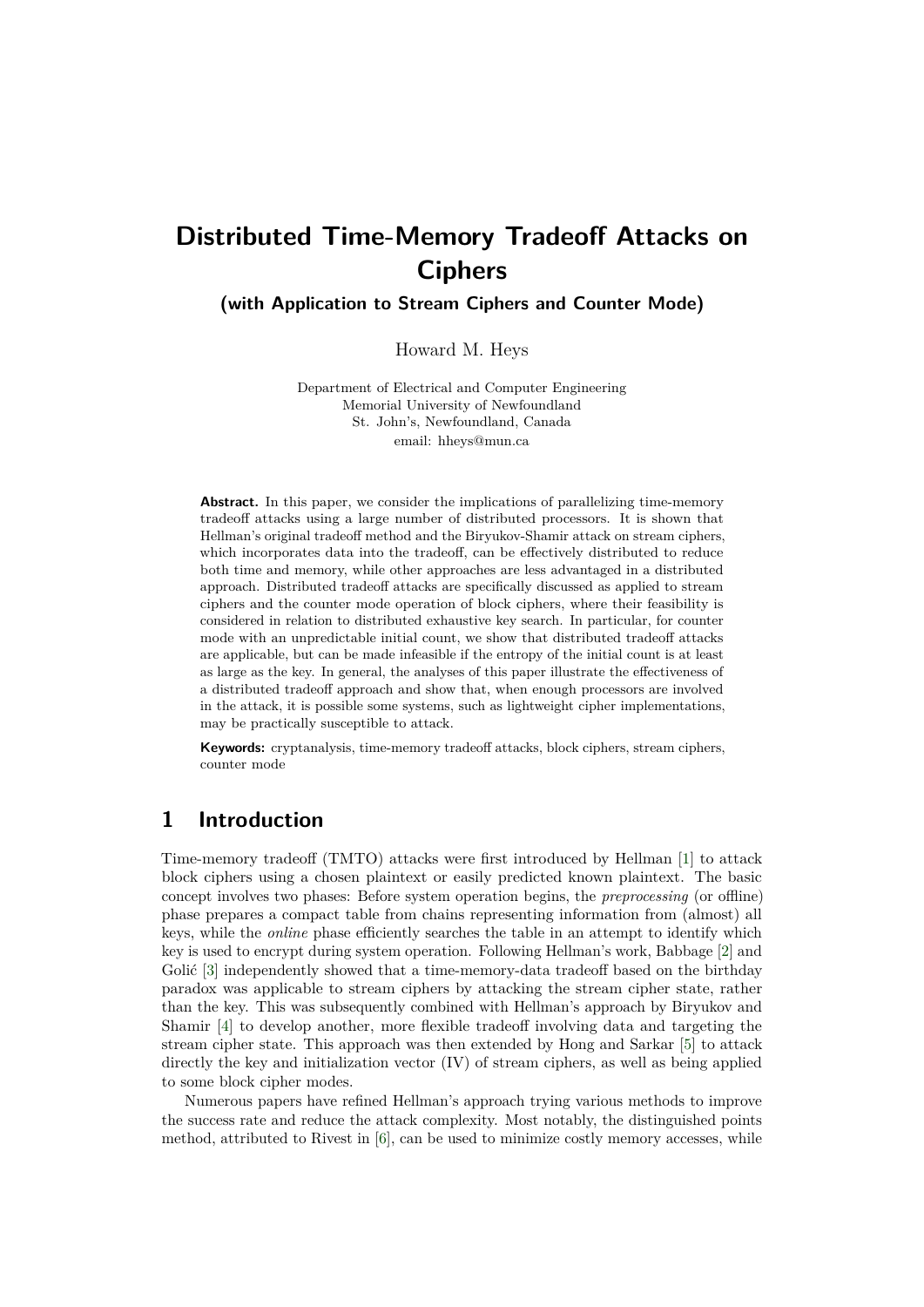it is claimed that the rainbow table method can be used to minimize memory accesses and improve the speed of the table search [\[7\]](#page-17-6).

Although the concept of distributed cryptanalytic attacks is well known, no paper has systematically characterized the value of distributed time-memory tradeoff attacks. In this paper, we examine tradeoff expressions for a number of distributed TMTO approaches using the number of processors as a tradeoff parameter. Further, we explicitly examine distributed attacks and their applicability to stream ciphers and the counter mode operation of block ciphers.

## **2 Background on Time-Memory Tradeoff Attacks**

In this section, we provide detailed descriptions of TMTO attacks so that we have the foundation to later discuss the distributed TMTO attacks. The knowledgeable reader may wish to skip to Section [3.](#page-5-0)

In our discussion (as well as the discussions in other papers on TMTO attacks), complexities are given for time, memory, and data and the unit of these complexities may differ by a modest multiplicative constant when comparing approaches. Time and memory complexities are often represented in units equivalent to the number of encryption operations and the number of key pairs stored, respectively, while data complexities are sometimes expressed as the contiguous bits of data or the number of data blocks, with each block corresponding to a unique IV. Also, as is usually done, we assume that when an algorithm complexity involves a factor that is logarithmic in a parameter, this factor is small enough to be ignored.

A summary of the characteristics of tradeoff attacks, as well as the distributed versions discussed in this paper, is presented in Appendix A.

### **2.1 Hellman's Attack**

The basic TMTO attack introduced by Hellman [\[1\]](#page-17-0) works because memory is saved by storing in a table just the start and end of chains generated during the preprocessing phase, such that, in the online phase, the table can be efficiently searched while walking through a chain starting with the data captured from the system. As a result, the preprocessing phase requires a time complexity that is equivalent to the size of the key space, while the online time complexity and the memory complexity can be substantially less than the size of the key space.

Consider a block cipher with a block size of *b* bits and a key space with a total of *K* keys, where  $K \leq 2^{b}$ .<sup>[1](#page-1-0)</sup> A plaintext block, *x*, is selected such that the corresponding ciphertext (resulting from encryption using the target key) can be captured during system operation. During the preprocessing phase, a chain is created by randomly selecting a key  $k_0$  and encrypting plaintext  $x$  using encryption function  $E$  with key  $k_0$  to produce ciphertext  $y_1 = E_{k_0}(x)$ . A chaining function R is then applied to produce a value for the next key,  $k_1$ , from the ciphertext,  $y_1$ , so that  $k_1 = R(y_1)$ . In practice, R can be a very simple function (such as a transposition on  $log_2 K$  bits selected from the *b* bits of the block). Key  $k_1$  is subsequently used to encrypt x to produce  $y_2 = E_{k_1}(x)$ , which then has *R* applied so that  $k_2 = R(y_2)$ . This process is repeated for a total of *t* links in the chain, as illustrated in Figure [1,](#page-2-0) and the first key,  $k_0$ , and last key,  $k_t$ , are saved. A total of m such chains for random starting keys are constructed with just the first and last keys being saved for each. For clarity, we shall refer to this table of *m* key pairs as a *subtable*.

After the completion of the *m* chains, the subtable of *m* key pairs are sorted based on the last key in the chain. Hellman recommended the stopping criterion of  $mt^2 = K$ as a constraint on the values of *m* and *t* to mitigate the merging of chains which causes

<span id="page-1-0"></span><sup>&</sup>lt;sup>1</sup>The TMTO attack can also be easily applied when  $K > 2<sup>b</sup>$  using multiple blocks of plaintext for input.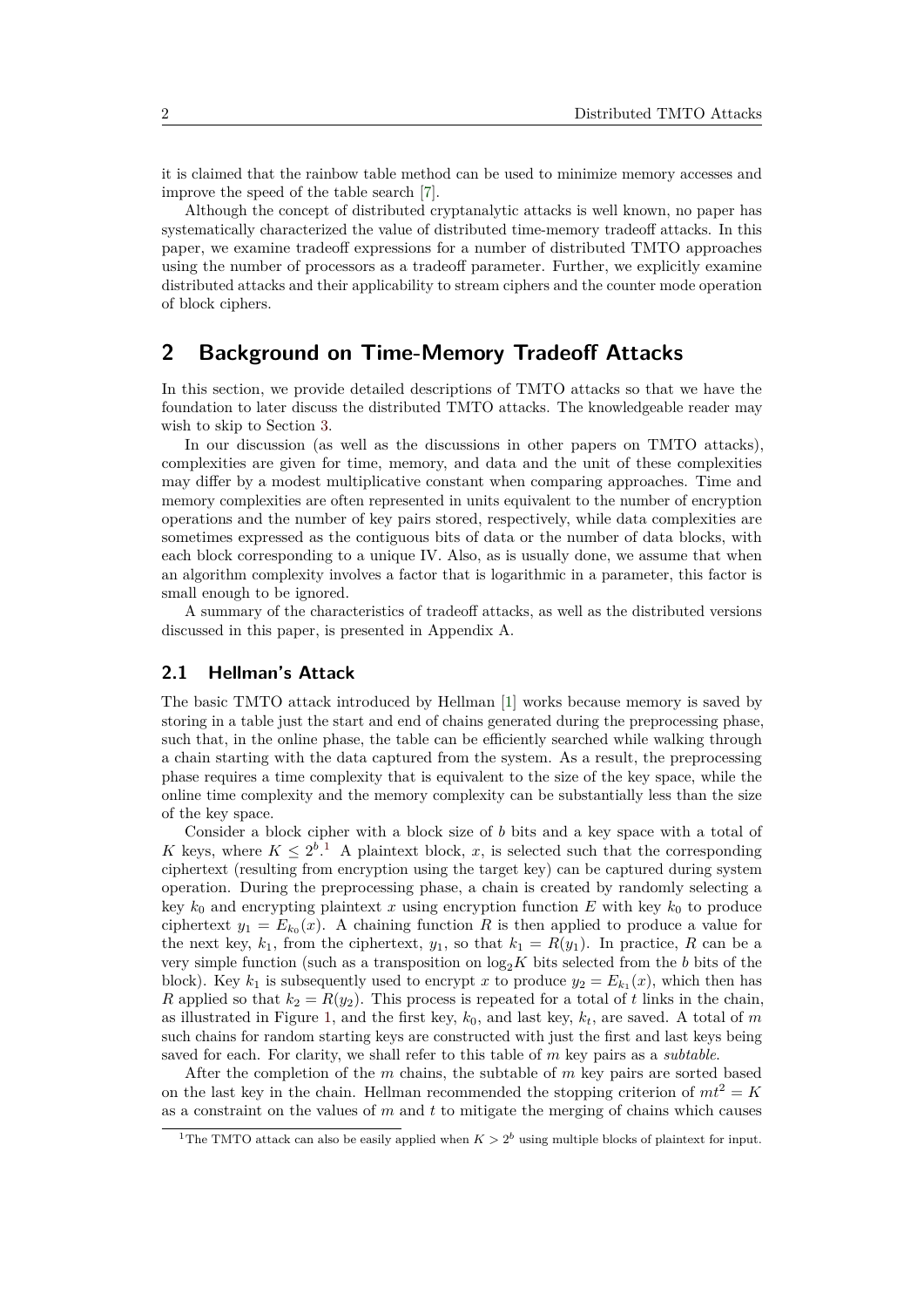<span id="page-2-0"></span>

**Figure 1:** Chain in Hellman Table

repetition of keys covered by the subtable. Hence, one subtable only effectively covers about  $K/t$  of the total of K keys. To improve the coverage, Hellman suggested generating a table of *t* such subtables, using different chaining functions  $R_i$ ,  $1 \le i \le t$ , for each table. Since any two subtables have different chaining functions, even if a specific key value occurs in chains in both subtables, it will not result in the two chains merging. Since one subtable should cover about *mt* key values, if *t* subtables are constructed using different chaining functions, the resulting coverage of the table of *t* subtables will be about *K*. This means that information on most of the keys is available from the table which has a memory complexity of  $M = mt \ll K$ , where a memory element contains a key pair corresponding to the first and last keys in a chain.

After the table is constructed in the preprocessing phase, in the online phase, the attacker acquires the ciphertext, *y*, corresponding to plaintext *x* encrypted under the unknown target key value  $k, y = E_k(x)$ . For each subtable  $i, 1 \leq i \leq t$ , after computing  $R_i(y)$ , the resulting value is looked up in the subtable, requiring a search of (insignificant) logarithmic complexity in *m* since each of *t* subtables is sorted by the last key of each chain. If this value is not found, the encryption is applied with the new key value given by  $R_i(y)$ , the chaining function applied, and the resulting value looked up in the subtable. This process is repeated (up to *t* times) for each subtable. When a value is found in one of the subtables, the implication is that, with reasonable likelihood, the correct key is found in the corresponding chain and by restarting at the beginning of the chain (using the stored first key value) and continuing until  $y$  is produced by the encryption in the chain, one can identify the target key as the key used to produce *y* in the chain. The correctness of this key can be confirmed with other captured plaintext/ciphertext pairs. If a false alarm occurs, the search process continues and, with high probability, the correct key will eventually be found in the table. In the worst case, it will take *t* encryptions of *x* (to proceed through a chain) for each of *t* subtables. Hence, the online time complexity is  $T = t^2$ , where the units of time are encryption operations.

Now, combining the stopping criterion of  $mt^2 = K$ , with the expressions for *M* and *T*, it is simple to develop the Hellman tradeoff expression of

<span id="page-2-1"></span>
$$
TM^2 = K^2.\t\t(1)
$$

The preprocessing time, *P*, required to set up the table must cover all key values and, hence,  $P = K$ . Hellman uses the example that, if  $T = M$ , then both online time and memory are smaller than the key space and, in fact,  $T = M = K^{2/3}$ .

#### **2.2 Babbage-Golić (BG) Tradeoff**

Both Babbage [\[2\]](#page-17-1) and Golić [\[3\]](#page-17-2) independently proposed a tradeoff attack on stream ciphers, referred to as the BG attack. Assume that the size of the stream cipher's state space is *N*. A keystream prefix is a  $log_2 N$  sequence of keystream bits corresponding to the state at which the prefix starts. The BG tradeoff works by constructing, during preprocessing,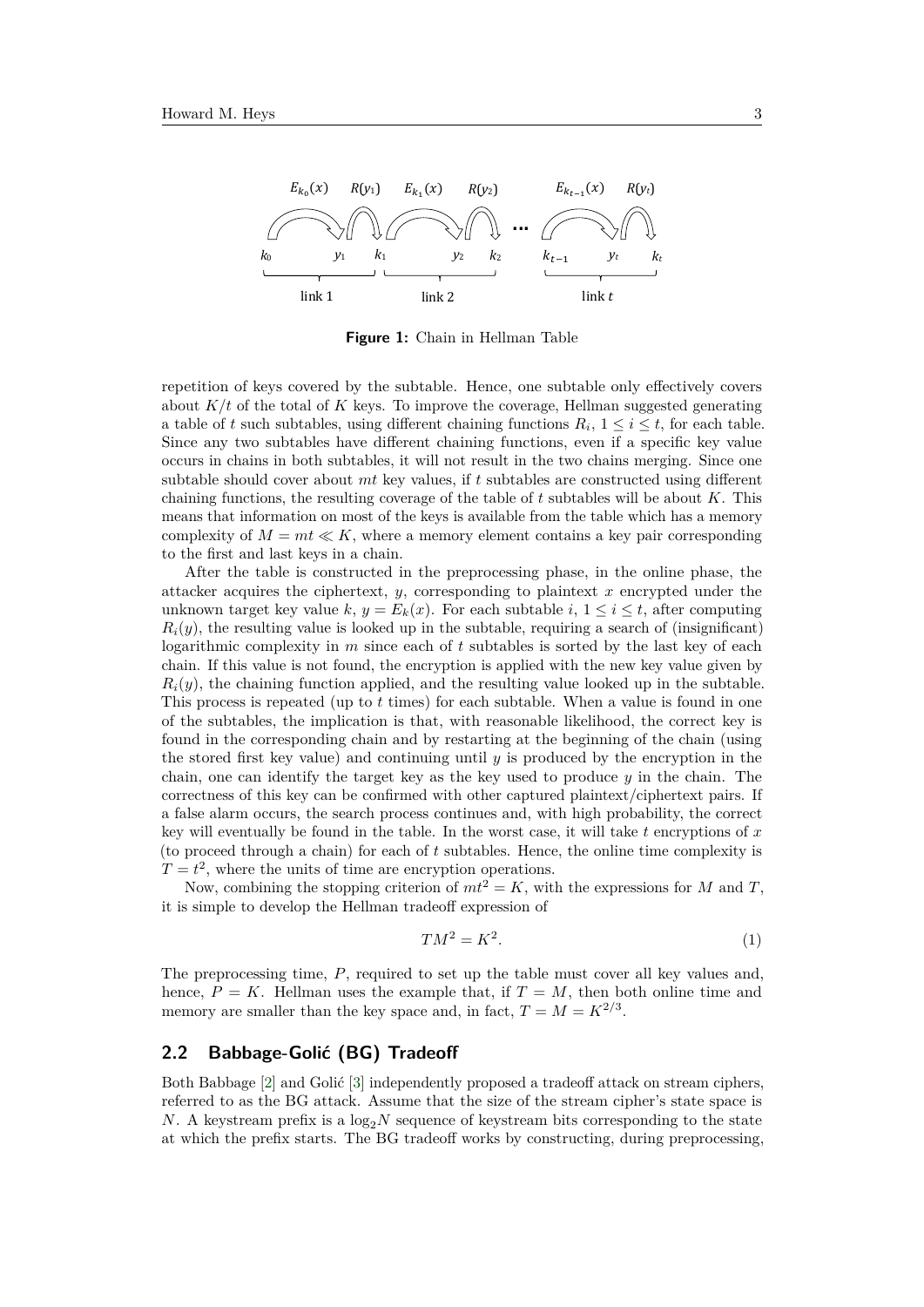a table of *N/D* pairs of the state and the corresponding keystream prefix. A total of  $D + \log_2 N - 1 \approx D$  bits of keystream are acquired in the online phase resulting in the determination of *D* keystream prefixes, using a sliding window. Due to the birthday paradox, with high probablity, one of the *D* keystream prefixes can be found in the table and the corresponding state derived, thus breaking the cipher.

For this attack, the tradeoff expression is

$$
TM = N \tag{2}
$$

where  $T = D$ ,  $M = N/D$ , and the preprocessing time complexity is  $P = N/D$ . While a strong theoretical attack, the requirement for a large amount of data restricts the practicality of the attack.

Due to this attack, it is prudent to ensure that the state of the stream cipher (in bits) should be at least twice as large as the key (in bits) to ensure that  $T \geq K$  or  $M \geq K$ . Thus, as long as  $N \geq K^2$ , the BG TMTO attack is not more efficient than exhaustive key search which has a time complexity of *K*.

#### **2.3 Biryukov-Shamir (BS) Tradeoff**

In [\[4\]](#page-17-3), Biryukov and Shamir combined Hellman's table and the BG tradeoff use of data to develop a new tradeoff involving time, memory, and data, applicable to stream ciphers. In the BS tradeoff, the Hellman table is derived from chains on the cipher state, rather than the key. During preprocessing, a total of *t/D* subtables are constructed using different chaining functions, with each covering *m* chains of length *t*, for which only the first and last states are stored. Variable *D* represents the amount of data in the form of contiguous keystream bits used in the attack and now  $M = mt/D$ . The preprocessing complexity is thus  $P = N/D$ , where  $m t^2 = N$  is the stopping criterion for constructing the table.

During the online phase, *t* steps through the chain (that is, state updates of the stream cipher, followed by the chaining function) must be executed, with each of the  $t/D$  subtables being searched and this must be done for each of the *D* prefixes derived from a sliding window over the *D* bits. Hence, the online time takes  $T = t(t/D)D = t^2$ . As a result, the tradeoff in this case becomes

<span id="page-3-0"></span>
$$
TM^2D^2 = N^2.\t\t(3)
$$

It should be noted that to ensure there is at least one complete subtable, it is assumed that  $D \leq t$  and therefore the restriction of  $D^2 \leq T$  exists. In order to be better than exhaustive search on the state, an attacker would select  $T < N$  and  $M < N$ . However, since the state is determined by the key upon initialization, in order to be better than exhaustive key search, we expect  $T < K$  and  $M < K$ , where K represents the size of the key space. Hence, since  $D^2 \leq T$ , it can be seen that letting  $N \geq K^2$  is sufficient to ensure that a BS TMTO attack cannot do better than exhaustive key search.

### **2.4 Hong-Sarkar (HS) Tradeoff**

In [\[5\]](#page-17-4), Hong and Sarkar explicitly relate the BS tradeoff for stream ciphers to the key and the IV, rather than the state. The key is secret and unknown when building the table during preprocessing and, while the IV is typically public and known during the online phase, it may be unpredictable and therefore also unknown when building the table during preprocessing. The HS tradeoff approach treats the input to be discovered in the tradeoff attack to be the key/IV combination. If the size of the IV space is defined to be *V* and the IVs to be used by the system are unknown during preprocessing, then the HS approach can be applied to a stream cipher with the tradeoff being

<span id="page-3-1"></span>
$$
TM^2 D_{iv}^2 = (KV)^2 \tag{4}
$$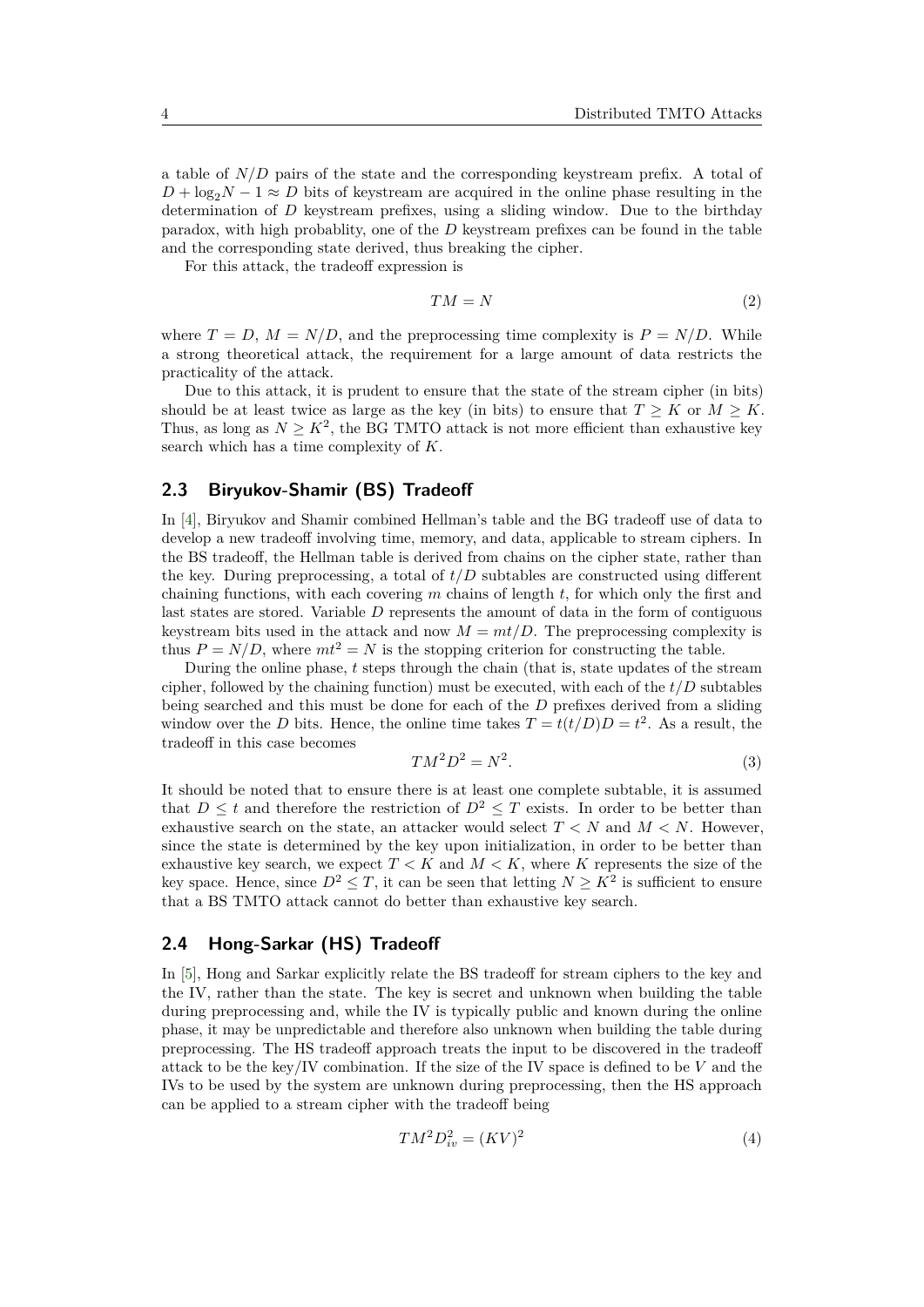where the preprocessing complexity is given by  $P = KV/D_{iv}$ . The attack has a similar data restriction of  $D_{iv}^2 \leq T$  as the BS approach. Note that the *D* term used in the BS tradeoff of [\(3\)](#page-3-0) has been replaced by  $D_{iv}$  in [\(4\)](#page-3-1) to emphasize that, rather than  $D$  contiguous bits, in fact,  $D_{iv}$  represents the number of  $log_2(KV)$  bit prefixes at the start of the keystream for different key/IV combinations.

The HS tradeoff can be easily explained by noting that the state space defining the initial state following a reinitialization with a new IV cannot exceed the total space implied by the key/IV combination since the key/IV combination determines the initial state. It is possible for the HS tradeoff to be an improvement on the BS tradeoff in cases where  $KV < N$ , however, this is not necessarily the case. In practice, to apply the attack would require a lot more data to be collected than just  $D_{iv}$  bits, although much of it could be discarded since it is not needed in online processing. This is discussed further in Section [4.3.](#page-10-0)

In theory, each prefix used in the attack must be collected from different key/IV combinations and, hence, success in the attack may mean finding one key from among a number of keys used in encryption. In the single-key scenario, where it is assumed that data is only available from one key, if unpredictable IVs are to be used, then data could be collected from different IVs and the target key. Then the tradeoff of [\(4\)](#page-3-1) can be applied, where  $D_{iv}$  represents the number of IVs under the one key and, hence,  $D_{iv} \leq V$ .

### **2.5 Dunkelman-Keller (DK) Approach**

The HS tradeoff approach assumes that the preprocessing is structured to consider the combination of key and IV as one input and builds the table based on this, resulting in the restriction on data. However, the HS method of attack does not take advantage of the fact that, during the online phase, the IV is known and only the key needs to be discovered. In [\[8\]](#page-17-7), Dunkelman and Keller modify the HS approach by separating the key and IV in the attack. The preprocessing phase then builds a number of Hellman tables to cover keys, with each table built for a particular IV. This allows the online phase of the attack to simply consider whether an intercepted IV has been used to build a table. If so, the table corresponding to this IV can be searched for the key. In this approach, which we refer to as the DK approach, assuming equally likely occurences of any IV, if  $V/D_{iv}$  tables, each corresponding to a different IV, are built during preprocessing, then collected data from  $D_{iv}$  IVs during the online phase, should result in one of the intercepted IVs being used in the tables with high probability. For this tradeoff,  $M = (V/D_{iv})mt$  and  $T = t^2$ , where the stopping criterion of  $mt^2 = K^2$  applies to the Hellman tables. Hence, the DK method has the tradeoff expression of [\(4\)](#page-3-1) if the IV is unpredictable, but now has no restriction on the data,  $D_{iv}$ , other than  $D_{iv} \leq V$  in the single-key scenario. Further, this approach has the advantage for applications where the IV is unpredictable but not equally likely in distribution, as this can be used to build tables for the IVs which are most likely to occur.

### **2.6 Practical Performance Issues for TMTO Attacks**

We shall consider in our work both the distinguished points and rainbow table refinements of Hellman's TMTO attack. These refinements and their relative merits in terms of probability of success, detailed complexity analyses, and other practical performance related issues, are studied in a number of papers including  $[9][10][11]$  $[9][10][11]$  $[9][10][11]$ . The results of these comparisons indicate that these practical performance issues do not seem to have substantial implications (i.e., orders of magnitude effects on complexity) and, hence, we do not consider them significant for our discussion on distributed TMTO attacks.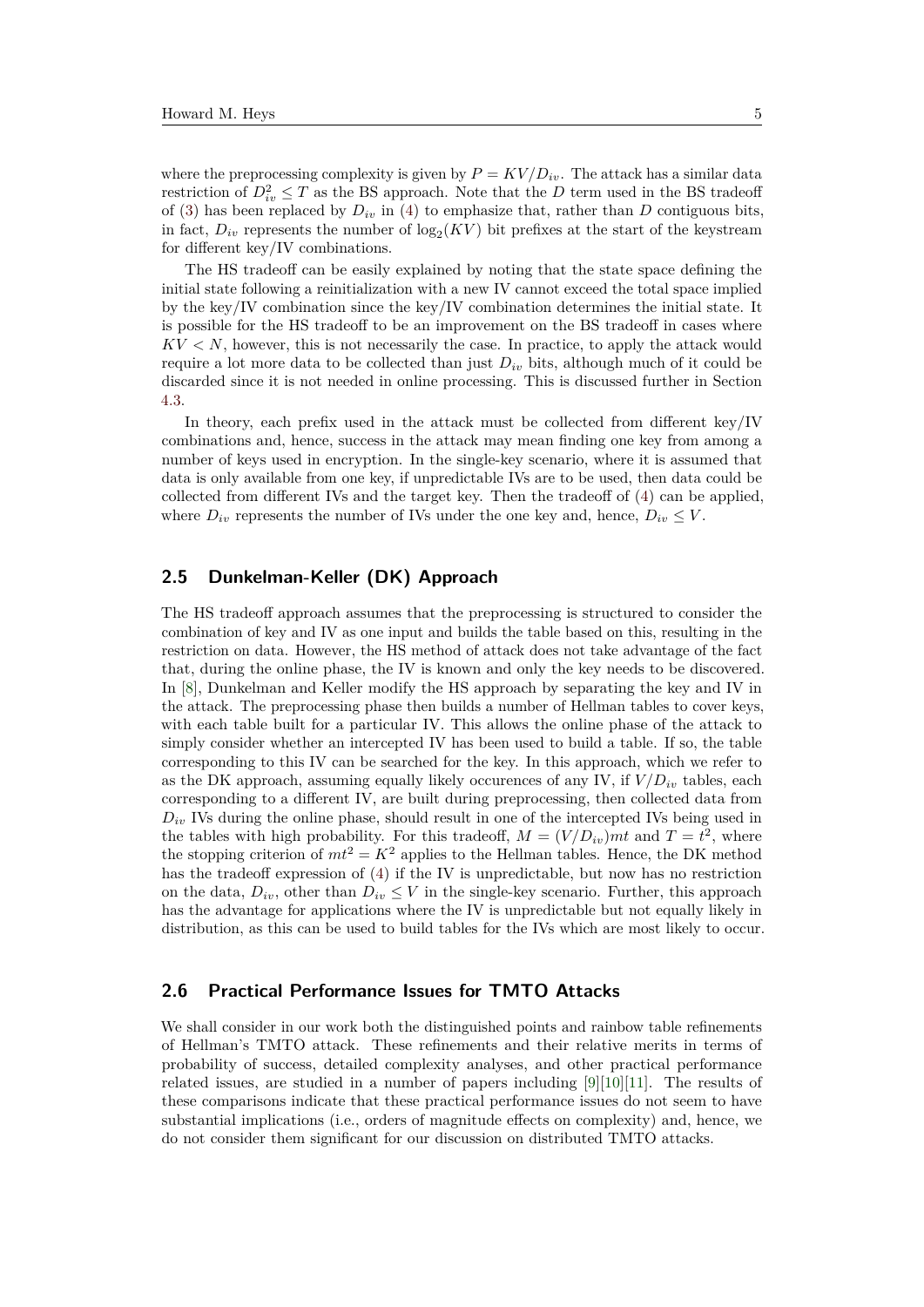#### **2.7 Previous Work on Parallelized TMTO Attacks**

It is known that it is possible to parallelize TMTO attacks. For example, distributed attacks are mentioned in [\[12\]](#page-18-0) where it is noted that it is possible to divide the Hellman subtables into groupings and circulate to participating processors. Parallelizing TMTO attacks is further studied in [\[13\]](#page-18-1)[\[14\]](#page-18-2). However, no work has yet systematically characterized the tradeoff aspects of multiple processors. In our work, we will thoroughly characterize the distributed approach to various forms of time-memory tradeoffs. As a point of comparison for distributed tradeoff attacks, we consider distributed exhaustive key search and dictionary attacks, which represent the extreme ends of the tradeoff spectrum of "large time complexity / negligible memory complexity" and "negligible time complexity / large memory compexity", respectively. The reader is referred to Appendix B for a discussion of the distributed versions of these basic cryptanalytic attacks.

## <span id="page-5-0"></span>**3 Distributed Hellman Attack**

We now consider the parallelization of Hellman's attack using distributed processors, as well as the related approaches of distinguished points and the rainbow table. We assume that *W* processors, with independent memory, are available. This might represent, for example, *W* computers on the Internet with users willing to participate, or being duped into participating, in attacking some cryptographic system. We assume that any necessary communication complexity between these processors and a central controlling processor are negligible in comparison to the time and memory complexities associated with the attack.

In our discussion, we let  $T_0$ ,  $M_0$ , and  $P_0$  represent the online time complexity, memory complexity, and preprocessing time complexity, respectively, for an individual processor. It is these quantities, along with *W*, which determine the efficacy of the attack, since it is assumed that the individual processors can operate concurrently. For example, while a non-distributed attack might require an online time complexity of *T*, if it is possible to spread this work evenly between *W* processors, each processor would only require a time of *T /W*, which could be done concurrently for all processors, and thus the overall duration of the attack could be dramatically reduced if *W* is large.

#### **3.1 Distributed Approach to the Original Hellman Attack**

A distributed approach to Hellman's TMTO attack can proceed by distributing the responsibility for generating the *t* subtables to the *W* processors, so that each processor generates *t/W* subtables independently. When the necessary ciphertext data is captured during system operation, it will be distributed to all processors. Each processor will require a memory of  $M_0$ , where  $M_0 = m(t/W) = M/W$  and M is the total memory requirement for the attack, with  $W \leq t$  in order to ensure that each processor generates one or more subtables.

Since each processor only needs to implement  $t$  encryptions for each of  $t/W$  subtables, the time taken in a processor (and, if all processors operate concurrently, the overall time to search the full Hellman table) is  $T_0 = t(t/W) = T/W$ , where T is the time required for the non-distributed attack. When a key is found by a processor in its share of the table, it must communicate this back to the central processor that is overseeing the cryptanalytic process and that will be able to announce the successful completion of the attack.

Now  $T_0 M_0^2 = (t^2/W)(mt/W)^2 = (mt^2)^2/W^3$  and assuming the Hellman stopping criterion of  $m\tilde{t}^2 = K$  results in the tradeoff for an individual processor to be

<span id="page-5-1"></span>
$$
T_0 M_0^2 W^3 = K^2 \tag{5}
$$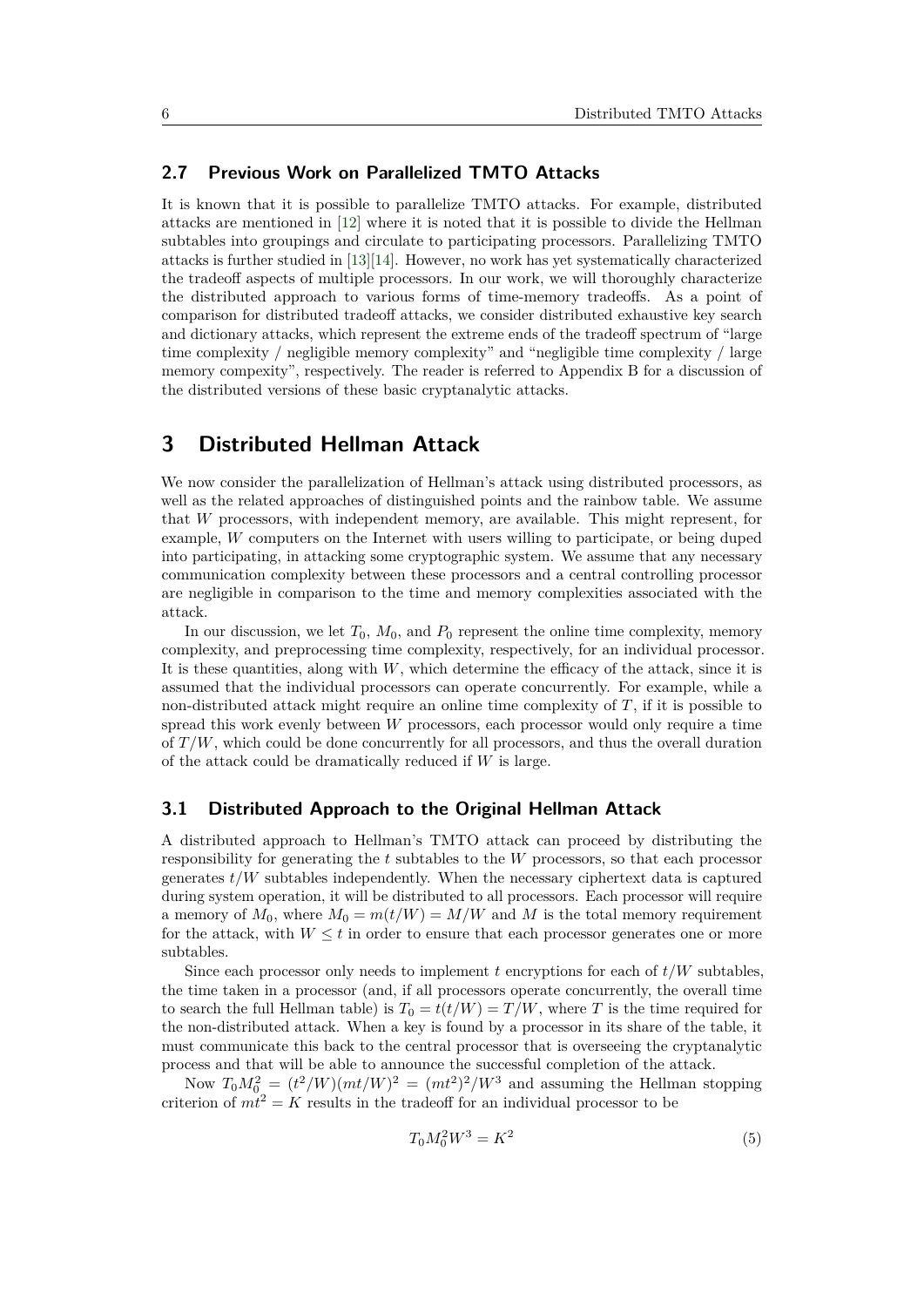where the constraint  $W \leq t$ , or equivalently  $W \leq T_0$ , applies. This expression captures the tradeoff of interest in a distributed Hellman attack and reflects that both time and memory can be improved by a factor of *W*. The preprocessing time for an individual processor is  $P_0 = K/W$  and is improved by a factor of *W* over the time required in the non-distributed attack, since each processor only needs to construct chains covering a fraction of the table. Although we notate this as the preprocessing cost of the individual processor, if we assume that all processors compute their tables concurrently, it also reflects the overall time complexity to prepare for the attack.

It is clear that using a number of processors to implement the attack potentially provides a very significant advantage and may actually make the attack possible in some practical scenarios. Of course, similar statements can be made about exhaustive key search or a dictionary attack: A distributed exhaustive key search can be sped up by a factor of *W*, while a distributed dictionary attack can reduce the memory requirement of an individual processor by a factor of *W*. (See Appendix B for a discussion of these attacks.) However, a distributed TMTO attack preserves the possibility for a significantly faster online processing time at the expense of more memory, or vice versa.

Consider the following example applying to an implementation of AES-128 for which  $K = 2^{128}$ . Letting  $W = 2^{20}$ , the non-distributed exhaustive key search would require  $T = 2^{128}$ , while the distributed exhaustive key search would require  $T_0 = 2^{108}$ . In the case of a Hellman TMTO attack with equal online time and memory complexity, the non-distributed attack would take  $T = M = 2^{85.3}$  (with  $P = 2^{128}$ ), while the distributed approach would require  $T_0 = M_0 = 2^{65.3}$  (with  $P_0 = 2^{108}$ ). As another example, consider a lightweight block cipher with an 80-bit key so that  $K = 2^{80}$ . In this case, with  $W = 2^{20}$ , a distributed TMTO attack exists with  $T_0 = M_0 = 2^{33.3}$  (and  $P_0 = 2^{60}$ ), which is substantially less complex than the  $T_0 = 2^{60}$  required for a distributed exhaustive key search.

### **3.2 Distributed Distinguished Points (DP) Method**

One of the issues identified for the Hellman TMTO attack is that the cost of a memory access can be highly variable depending on whether the access is to internal memory (RAM) or to an external memory (eg. hard disk drive or a solid state drive). For example, the cost of accessing an external drive may be orders of magnitude more than an internal RAM access [\[15\]](#page-18-3). In developing the tradeoff expression of [\(1\)](#page-2-1), it was assumed that the time to access memory is negligible in comparison to an encryption operation and, hence, time complexity is enumerated relative to the number of encryption operations. However, if this assumption does not hold true, then in practical terms the attack may run much slower than anticipated. In order to mitigate the cost of slow memory accesses, the distinguished points (DP) method was proposed by Rivest [\[6\]](#page-17-5). In this approach, rather than build chains of fixed length *t* when constructing a Hellman table, the preprocessing phase can build a chain which terminates when a particular pattern (eg. all zeroes) is recognized in the first  $log_2 t$  bits of the key. This means the length of a chain is variable but will be a length of *t* on average. When executing the online portion of the attack, since the end point of a chain must start with  $\log_2 t$  zeroes, only about  $1/t$  encryptions needs a look up to be executed in the subtable (which is likely stored in slow access external memory). Hence, the number of memory accesses is reduced by a factor of *t*.

In the distributed Hellman attack, it is fully possible to execute the distinguished points approach to the attack. The amount of memory in a processor is still fixed at  $M_0 = mt/W$ , since there are *t* subtables split between the *W* processors. However, the time required to finish the concurrent computations of W processors is now more complex. Since there is an average of *t* links in each chain, the number of encryptions per subtable must be more than *t* to cope with chains having longer than *t* links. Assume that, at most, *γt* encryptions are executed for each subtable. The DP method is likely to set  $\gamma$  to be a modest value,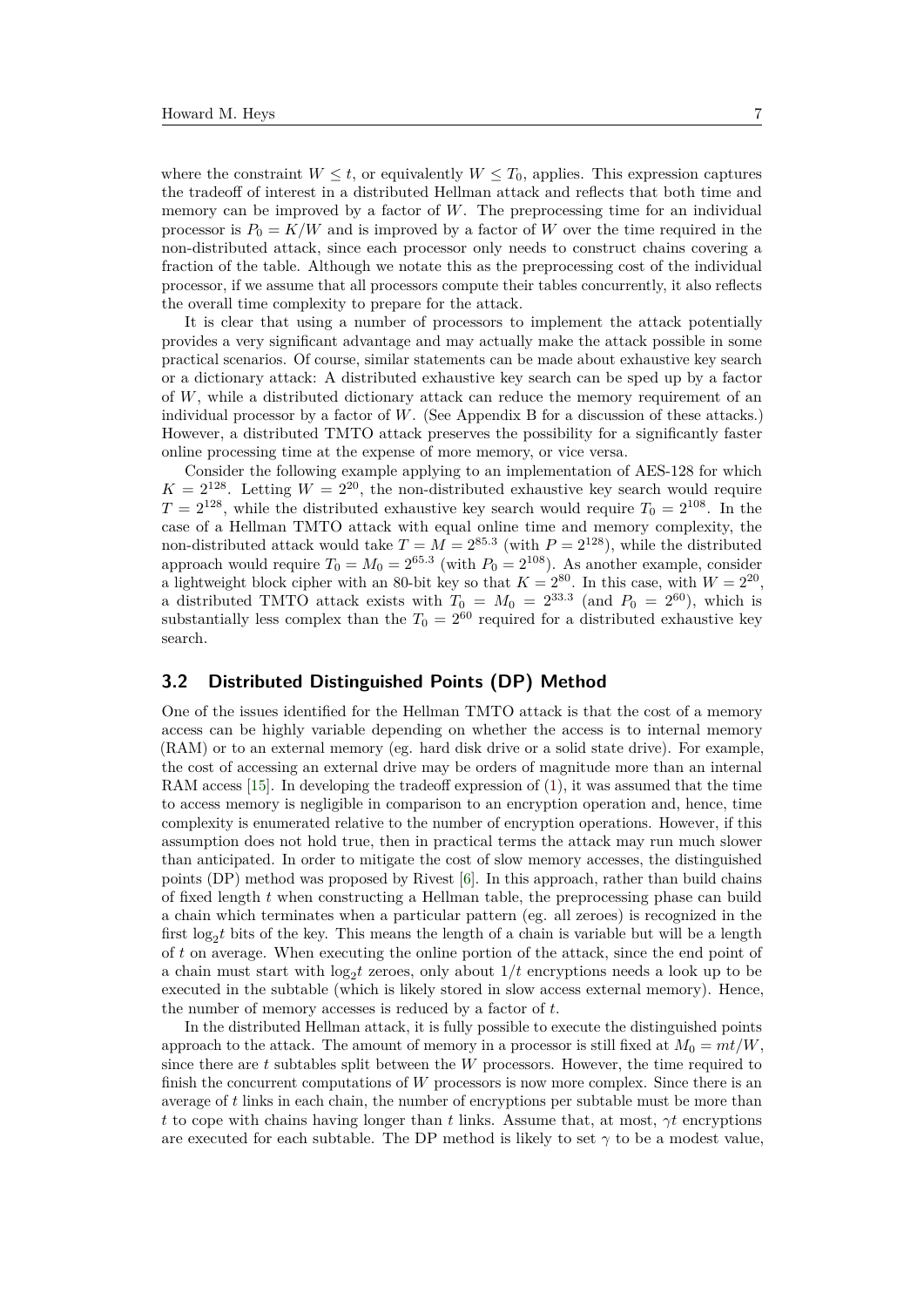to keep the time complexity of the attack constrained. When preparing the table during the preprocessing phase, the DP method will stop a chain when a distinguished point is found or when  $\gamma t$  links in a chain have been reached without hitting a distinguished point. Similarly, during the online process, if, after  $\gamma t$  encryptions, a distinguished point is not reached for a subtable, the subtable is assumed to not contain the key. Of course, the value used for  $\gamma$  affects the probability of success, but as shown in [\[10\]](#page-17-9),  $\gamma$  can effectively be a small constant. Hence, the online time complexity can be no worse than the maximum chain length,  $\gamma t$ , multiplied by the number of subtables to search through,  $t/W$ , and, hence,  $T_0 = \gamma t^2/W$  where  $T_0$  now represents the maximum possible time taken at an individual processor.

This leads to a tradeoff of the form  $T_0 M_0^2 W^3 = \gamma K^2$  which is slightly worse than the distributed Hellman tradeoff of [\(5\)](#page-5-1). However, it is quite possible that implementing the distinguished points method when using a distributed approach will not be necessary. Since the memory size needed in the individual processors in a distributed attack is reduced by a factor of  $W$ , it is quite conceivable for some parameters that the processor memory complexity of *M*<sup>0</sup> is small enough that the processor's complete table portion could be stored in internal memory and slow accesses to external memory are not needed. In such a case, there would be no need to implement the DP approach.

## **3.3 Distributed Rainbow Table Method**

In [\[7\]](#page-17-6), Oechslin proposed an alternate formulation to represent the key chains in the TMTO attack. Hellman's approach was to use one chaining function for every link in a chain and for all the chains in one subtable, with different subtables then using different chaining functions. In contrast, the rainbow table approach uses a different chaining function for each link in the chain and then builds one table of such chains. That is, link  $i, 1 \leq i \leq t$ , in each chain uses function  $R_i$ . It is shown that the same relationship of  $m t^2 = K$  should be used and the result is one table covering  $M = mt = K/t$  chains of length t. It is argued that there are improvements to Hellman's approach [\[7\]](#page-17-6)[\[16\]](#page-18-4). For the online phase, the number of encryptions is determined by computing *t* partial chains, where the *j*-th partial chain is of the form

$$
R_{t+1-j}(\cdot) \to E_{(\cdot)}(x) \to R_{t+2-j}(\cdot) \to E_{(\cdot)}(x) \to \dots \to R_{t-1}(\cdot) \to E_{(\cdot)}(x) \to R_t(\cdot) \tag{6}
$$

resulting in the total number of encryptions to be about  $t^2/2$ . Ignoring the somewhat insignificant factor of  $1/2$  in the number of encryptions gives  $T \approx t^2$  and results in the same tradeoff expression as in [\(1\)](#page-2-1). However, since only at the end of one of the partial chains is it necessary to look up in the table, only *t* memory accesses to the table are required.

The distributed rainbow table approach can be accomplished by distributing the table so that  $M_0 = mt/W = M/W$ . However, for each processor, the time complexity involves reproducing *t* partial chains for a total of  $T_0 = t^2/2 \approx t^2$  encryptions required in each processor. Hence, the time complexity cannot be improved by distributing the table since each processor must take  $\sim t^2$  to consider their portion of the table, i.e.,  $T_0 = T$ . The resulting tradeoff expression is

<span id="page-7-0"></span>
$$
T_0 M_0^2 W^2 = K^2. \tag{7}
$$

Rather than divide up the rainbow table between processors, an alternative approach for a distributed rainbow table attack, would be to distribute the computation of *t* partial chains between *W* processors. In this case,  $T \approx t(t/W)$  would represent the online time complexity, where we use the approximation sign to indicate that partial chains have about *t/*2 encryptions on average. However, the resulting distributed computations would need to be checked in one central table. In this case,  $T_0 = T/W$ , but  $M_0 = M = mt$ . Hence,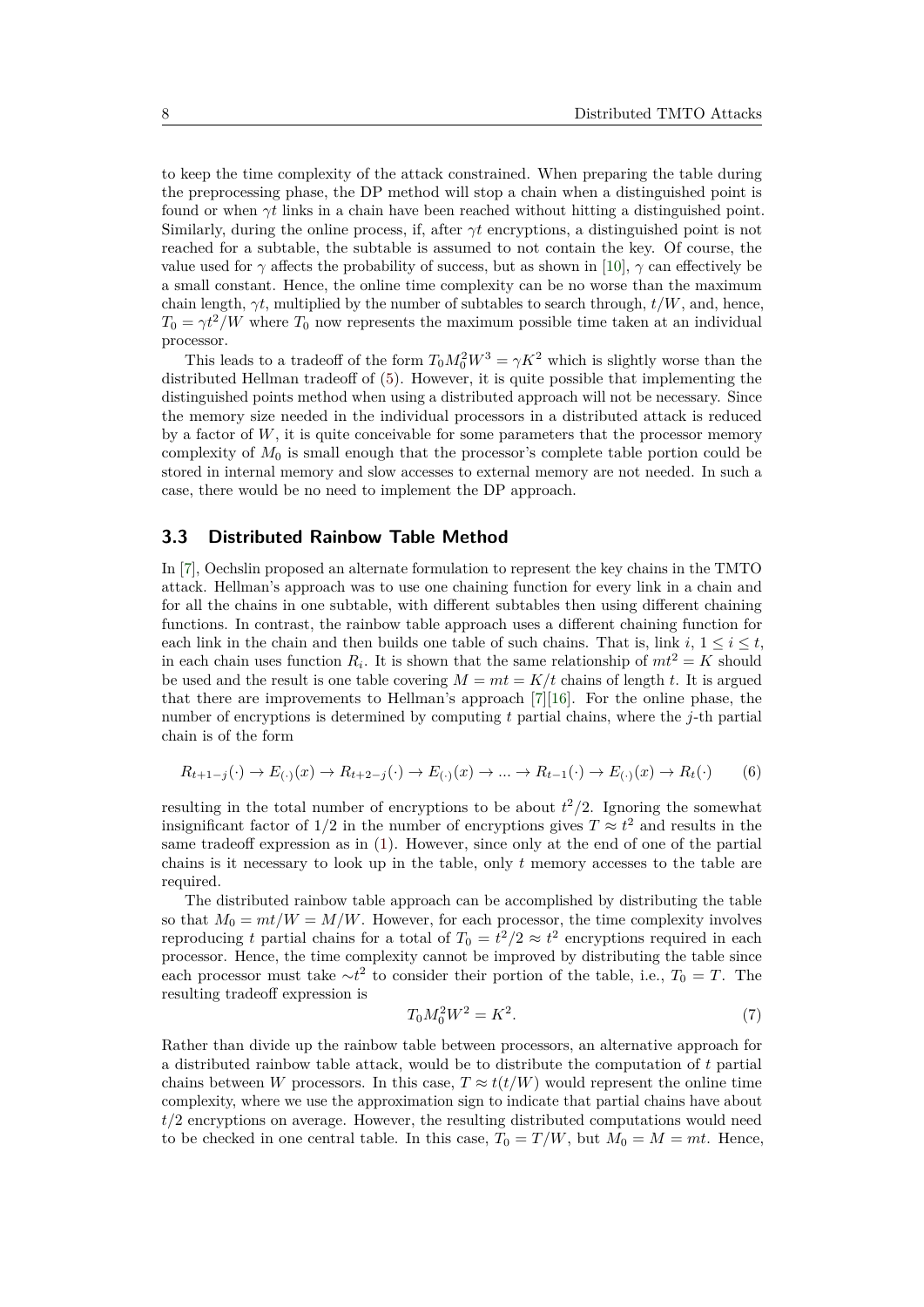the tradeoff becomes even worse as

<span id="page-8-0"></span>
$$
T_0 M_0^2 W = K^2.
$$
 (8)

For the rainbow table approach, distributing the table and the computations is not feasible, since the end of each partial chain must be looked up in the full table. Comparing [\(7\)](#page-7-0) and [\(8\)](#page-8-0) to the tradeoff of [\(5\)](#page-5-1) representing the distributed Hellman attack, it is obvious that the tradeoff of the distributed rainbow table approach is inferior to the distributed version of the original Hellman TMTO approach. In addition, when applying a distributed approach to time-memory tradeoffs, since the memory requirements could be substantially smaller on a per processor basis, reducing memory accesses (one of the advantages of the rainbow table) may very well not be important, since the necessary subtables of the Hellman approach may fit within a processor's RAM.

## **4 Applying Distributed TMTO Attacks on Stream Ciphers**

In this section, we consider the application of distributed TMTO attacks to stream ciphers.

### **4.1 Distributed BG Attack**

We first consider the distributed BG attack, which makes use of data collected and assumes *D* bits of keystream are available. In this case, the attack can be distributed by dividing up the work to prepare, and the memory to store, the BG table to *W* processors, so that  $P_0 = N/(DW)$  and  $M_0 = N/(DW)$ . The time required in a processor during the online phase is directly proportional to the processing of all *D* prefixes, so that  $T_0 = D$ , which is unchanged from the non-distributed case. As a result, it can be shown that

<span id="page-8-1"></span>
$$
T_0 M_0 W = N. \tag{9}
$$

Consider the general case where  $T_0 = M_0^r$ ,  $r > 0$ . Then, it can be shown that  $T_0 = (N/W)^{r/(r+1)}$ . Since the exponent is always less than 1,  $T_0 < N/W$ , which is equivalent to saying that the distributed BG tradeoff always leads to an attack which has a better online time complexity than distributed exhaustive search on the state of the stream cipher. (Similar reasoning applies to  $M_0$ .)

For a non-distributed attack, letting  $N \geq K^2$  ensures that the BG tradeoff does not lead to a better attack than exhaustive key search. Placing this constraint on the stream cipher leads to the following proposition for the distributed BG attack.

#### **Proposition 1**

If  $N \geq K^2$ , there is no value of W for which a distributed BG TMTO attack on a stream cipher has a lower complexity for both online time and memory than the complexity of distributed exhaustive key search.

#### **Proof**

A distributed exhaustive key search has a complexity of  $K/W$ . Let  $N = aK^2$ , where  $a \geq 1$ . We can now adjust [\(9\)](#page-8-1) to be  $T_0M_0W = aK^2$ . For the best TMTO attack, we can minimize the maximum of either  $T_0$  or  $M_0$  in this equation by letting  $T_0 = M_0$ , leading to

$$
T_0 = \frac{a^{1/2}K}{W^{1/2}}
$$
\n(10)

which clearly implies  $T_0 \geq K/W$  and  $M_0 \geq K/W$  for all values of *W*. Since other tradeoffs lead to one of  $T_0$  or  $M_0$  being larger, there will always be at least one of  $T_0$  or  $M_0$  being at least as large as  $K/W$ . Hence, clearly the distributed BG tradeoff cannot have a lower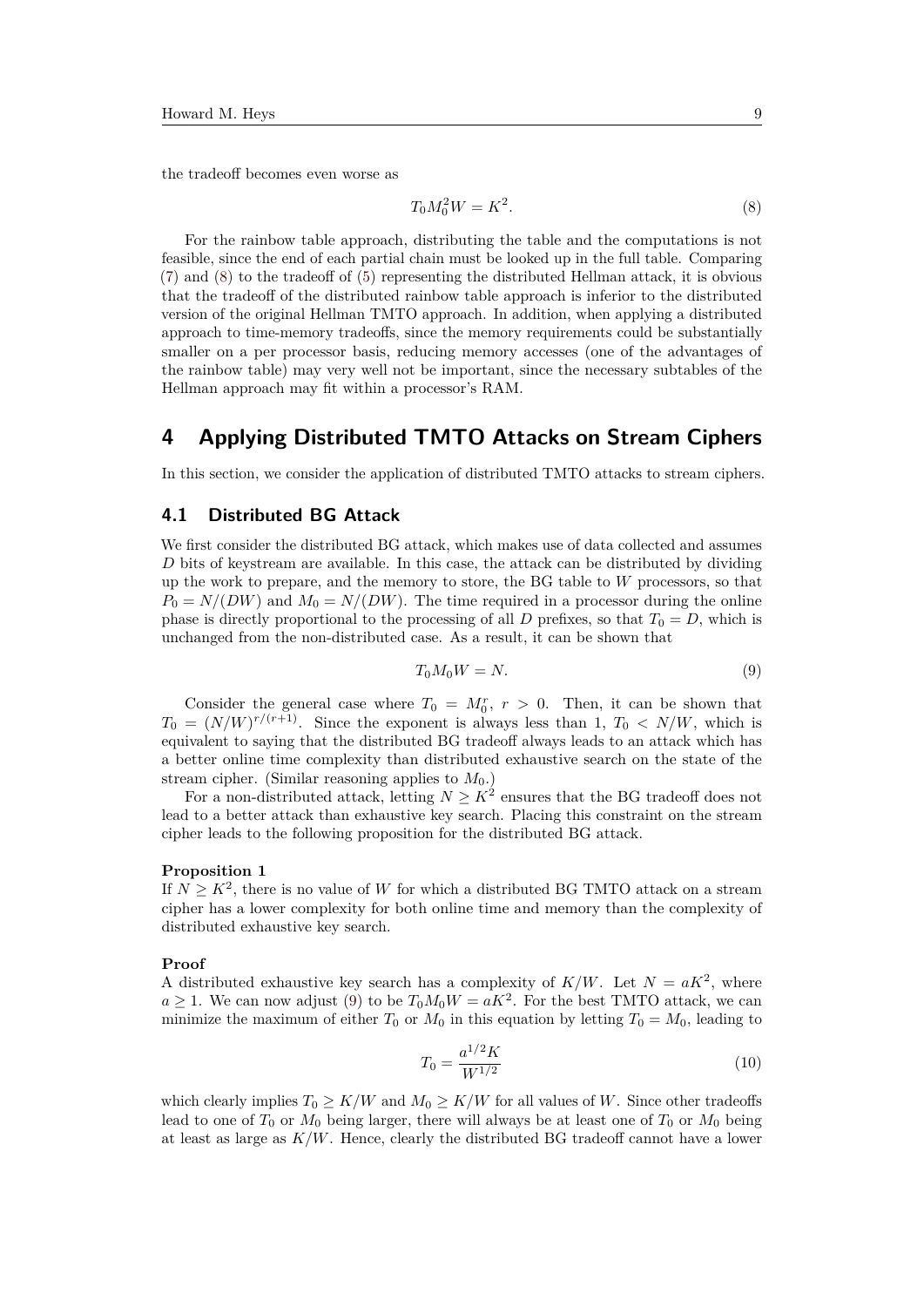complexity than distributed exhaustive key search for any number of processors.  $\Box$ 

As an example, consider Grain v1 [\[17\]](#page-18-5), for which the size of the stream cipher state is 160 bits and the key is 80 bits. Using [\(9\)](#page-8-1) and letting  $T_0 = M_0$ , if  $W = 2^{20}$ , then  $T_0 = M_0 = 2^{70}$ , which is better than a non-distributed exhaustive key search and nondistributed BG TMTO for which, in both cases,  $T = 2^{80}$ . However, for distributed exhaustive key search,  $T_0 = 2^{60}$ . In general, when  $N = K^2$ , in comparison to a nondistributed attack, the distributed BG attack only improves time complexity by a factor of  $W^{1/2}$  over non-distributed exhaustive key search, whereas the distributed exhaustive key search and the distributed Hellman attack improve by a factor of *W*.

#### **4.2 Distributed BS Attack**

Consider now the distributed BS attack. With *W* processors and *D* contiguous data bits of keystream, the *t/D* subtables needed in the BS approach can be divided into *W* groups, resulting in the memory for individual processors being  $M_0 = mt/(DW)$ , where  $W \leq t/D$ in order for each processor to have one or more subtables. The time in an individual processor to process the data and recover the state is given by  $T_0 = t \cdot (t/(DW)) \cdot D = t^2/W$ , where the first term represents the *t* encryptions to reproduce a chain from the starting point of the captured data, the middle bracketed term represents the number of subtables to process in each processor, and the last term represents the data that each processor must consider. Combining the expressions for  $M_0$  and  $T_0$  leads to the following tradeoff:

<span id="page-9-0"></span>
$$
T_0 M_0^2 D^2 W^3 = N^2 \tag{11}
$$

where the amount of data and the number of processors must satisfy  $D^2W \leq T_0$  (which is derived by combining the constraint on *W* with the expression for  $T_0$ ). Since deriving the required subtables determines the preprocessing time in an individual processor, we also have  $P_0 = N/(DW)$ .

For a distributed BS attack, the constraint of  $N \geq K^2$  ensures that the distributed BS tradeoff performs no better than distributed exhaustive key search. We illustrate this formally in the following proposition.

#### **Proposition 2**

If  $N \geq K^2$ , there is no value of W for which a distributed BS TMTO attack on a stream cipher, satisfying the constraint  $D^2W \leq T_0$ , has a lower complexity for both online time and memory than the complexity of distributed exhaustive key search.

#### **Proof**

Let  $N = aK^2$ , where  $a \ge 1$ . Minimizing  $T_0$  and  $M_0$  in the application of the BS tradeoff is done by maximizing the data in the tradeoff. Using the upper bound of  $D \leq (T_0/W)^{1/2}$ , it can be shown that [\(11\)](#page-9-0) is equivalent to the tradeoff of  $T_0M_0W = aK^2$ . This is now identical in form to the distributed BG tradeoff of [\(9\)](#page-8-1) and, hence, the remainder of the proof can follow similarly to the proof of Proposition 1.  $\Box$ 

Using the tradeoff of [\(11\)](#page-9-0) could be useful in circumstances where the ratio of the state size in bits to the key in bits is less than 2. Consider that, if  $N = 2^{160}$  and  $D = 2^{25}$ , then letting  $T_0 = M_0$ , one could use  $W = 2^{20}$  processors to achieve  $T_0 = M_0 = 2^{70}$ , where  $D^2W \leq T_0$  is satisfied. In comparison, this is clearly better than the distributed BG attack which would require  $T_0 = D = 2^{25}$  and  $M_0 = 2^{115}$ . Further, a distributed BS TMTO attack would be more successful than a distributed exhaustive key search, if the key size was such that the online time complexity for the BS tradeoff satisfies  $T_0 \leq K/W$  and this is true here if the key size is more than 90 bits.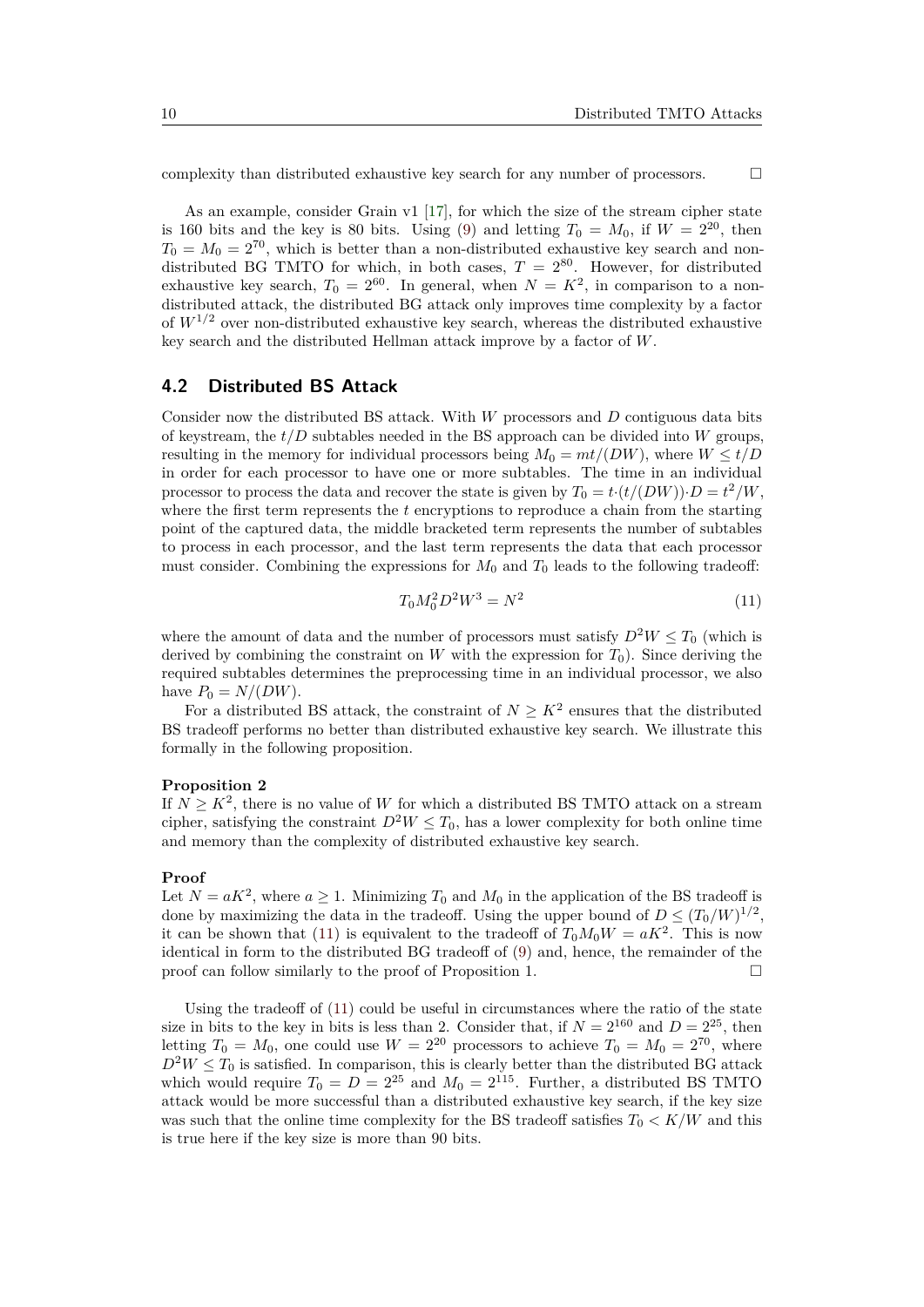#### <span id="page-10-0"></span>**4.3 Distributed HS and DK Attacks**

Targeting a stream cipher system which uses a single key and numerous IVs and applying a distributed HS approach results in the tradeoff

<span id="page-10-1"></span>
$$
T_0 M_0^2 D_{iv}^2 W^3 = (KV)^2,\tag{12}
$$

where  $D_{iv}$  represents the number of prefixes that are derived from the first  $\log_2(KV)$  bits of the initial cipher state following the reinitialization from different IVs. The constraints  $D_{iv}^2 W \leq T_0$  and  $D_{iv} \leq V$  apply and the preprocessing complexity is  $P_0 = (KV)/(D_{iv}W)$ . (It is also conceivable to attack the cipher obtaining data from different keys, however, we focus on the single key scenario, thereby assuming that all data collected and used in the attack comes from one key.)

The distributed DK approach, which builds  $V/D_{iv}$  Hellman tables for different IVs results in the same tradeoff as [\(12\)](#page-10-1), as well as the same constraint of  $D_{iv} \leq V$  and the same preprocessing complexity of  $P_0 = (KV)/(D_{iv}W)$ . However, since the DK approach builds a Hellman table to cover just keys (rather than key/IV combinations), we can assume that each processor contains  $t/W$  of the Hellman subtables for all of the  $V/D_{in}$  IVs. In this case,  $M_0 = (V/D_{iv})m(t/W)$  and  $T_0 = t(t/W)$ , resulting in [\(12\)](#page-10-1) with the contraint that  $W \leq t$ , or equivalently  $W \leq T_0$ , since at least one full subtable per IV must be stored in a processor.

It appears that, if *KV < N*, the distributed HS and DK formulations are preferred over the BS approach. However, comparing [\(11\)](#page-9-0) and [\(12\)](#page-10-1) can be deceiving since the data term in both expressions represents different types of data. In the case of the BS approach of [\(11\)](#page-9-0), the data represents the total number of contiguous bits collected under the same key and IV. Conversely, the HS and DK approaches of [\(12\)](#page-10-1) require a total number of bits of data to be about  $D_{total} = D_{iv}\mu_{iv}$ , where  $\mu_{iv}$  represents the average number of bits encrypted under one IV (although only the first  $\log_2(KV)$  bits of each IV's keystream are used in the attack). Hence, substituting into [\(12\)](#page-10-1) results in

$$
TM^{2}D_{total}^{2}W^{3} = (KV\mu_{iv})^{2}
$$
\n(13)

where  $D_{total}$  is the number of bits collected (although many are discarded) and, while it represents data collected from multiple IVs, it is similar to the  $D$  term in  $(11)$ , implying that [\(12\)](#page-10-1) is a better tradeoff (with a smaller term on the right), when  $KV\mu_{iv} < N$ . In cases where  $N = K^2$ , which ensures security against BG and BS attacks and minimizes cipher implementation complexity, [\(12\)](#page-10-1) is the better tradeoff when  $V\mu_{iv} < K$ . These same arguments apply equally to the non-distributed and distributed HS and DK approaches.

As an example, consider Grain v1 [\[17\]](#page-18-5) with state size of 160 bits, key size of 80 bits, and IV size of 64 bits. As long as the average number of plaintext bits encrypted for each IV is less than  $2^{16}$ , the HS and DK attack formulations are better than attacking the state of the cipher using the BS tradeoff. Note that if the IVs used in a stream cipher system are not equally likely, then the DK approach can effectively build tables for the most likely IVs and can be more successful than the HS approach in both the non-distributed and distributed cases.

## **5 Applying TMTO Attacks to Counter Mode**

In this section, we describe how non-distributed and distributed TMTO attacks can be applied to counter mode [\[18\]](#page-18-6). We focus our attention on counter mode because TMTO attacks have not been fully explored for their applicability to the mode. Other modes (such as ECB) can be straightforwardly attacked using chosen or (predictable) known plaintext approaches and applying TMTO attacks such as Hellman's original tradeoff or its distributed version. However, when a block cipher operates in counter mode, in addition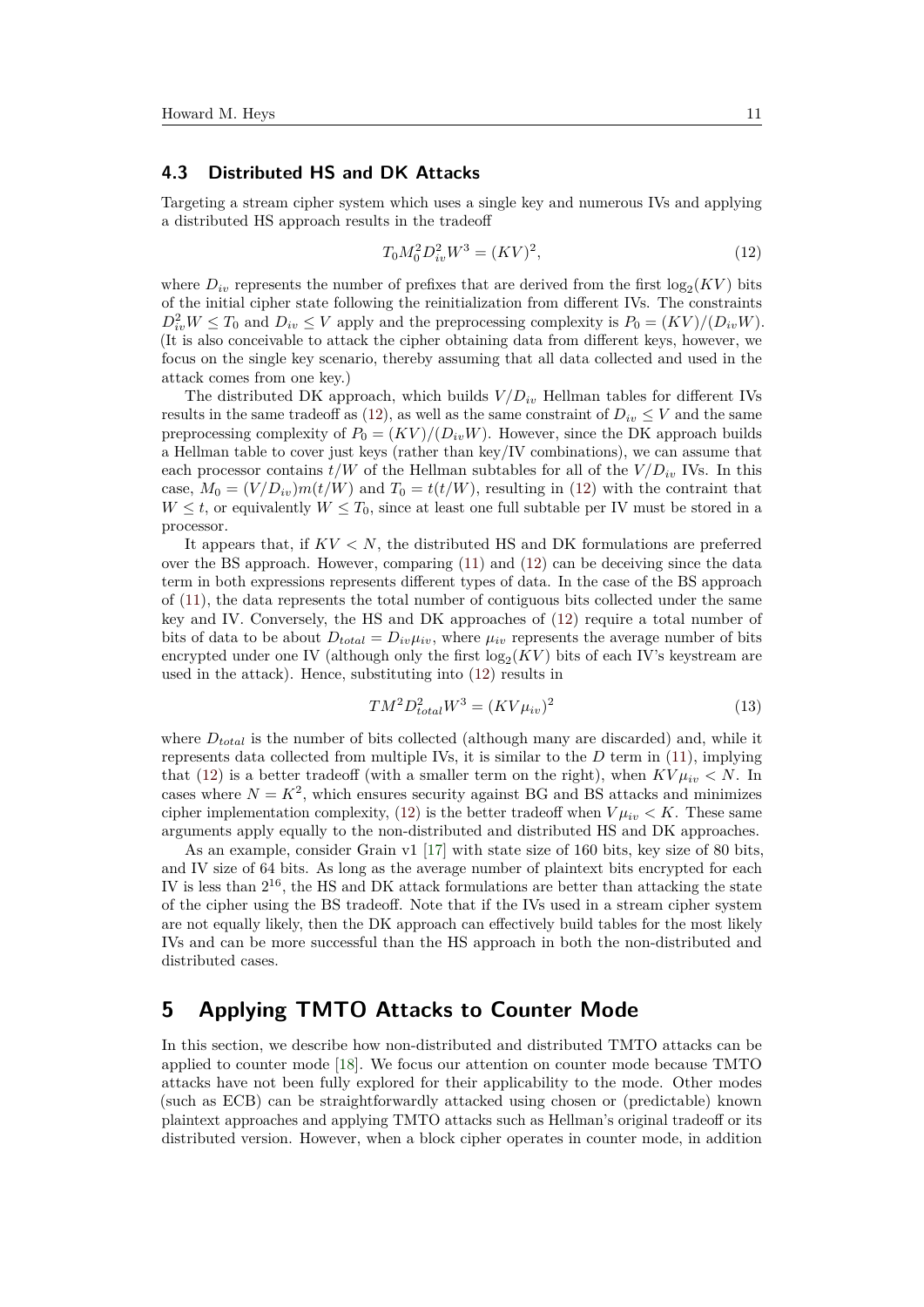to the key, the count value can be initialized so that the count is unpredictable during the preprocessing phase of TMTO attacks, making the building of the Hellman table more challenging. This implies that TMTO attacks can be made more difficult, even when a chosen plaintext approach can be applied during the online phase. In this section, we explore the viability of increasing the security of counter mode against TMTO attacks by making the initial count unpredictable.

### **5.1 Counter Mode Model**

When used in counter mode, a keyed block cipher encrypts a count value held in a *b*-bit counter register, where the count is incremented by a simple update function such as adding 1 to a binary number or applying LFSR functionality. During the operation of the system under a given key, the count is periodically initialized to a particular value that we shall refer to as the *initial count*. It is important not to repeat the count under a given key because this will result in a repetition of the keystream. We shall consider a format for the initial count that divides the *b* bits into two parts: (1) a *v*-bit initialization vector (IV) or nonce<sup>[2](#page-11-0)</sup> and (2) a *c*-bit block counter field, where  $b = v + c$ . The IV field is used to ensure that no counts are repeated for a given key and the IV could be (i) a predictable, unique value (eg. message number) or (ii) a randomly selected, unpredictable value. Although the IV (and hence the initial count) may not be predictable, it is not usually kept secret and is typically publicly exchanged between parties at the start of a communication session or message.[3](#page-11-1) The *c*-bit block counter field increments for every block of encryption. We assume that it will be typically initialized to a known value (such as all zeroes) for every new IV.

When counter mode is operated with a non-random, predictable IV, along with a known initial value for the block counter field, Hellman's TMTO attack can be directly applied by constructing tables for the predicted initial count. The distributed attack can be applied as described in Section [3.](#page-5-0)

In the rest of the paper, we consider counter mode with a random, unpredictable IV component in the initial count. Although it is still assumed that the initial count value can be intercepted and known to the attacker during the online phase of a TMTO attack, we assume that all  $V = 2^v$  values of IV are random and equally likely when building the tables during the preprocessing phase. This is equivalent to having the entropy of the initial count being  $log_2V = v$ .

#### **5.2 Non-Distributed TMTO Attack on Counter Mode**

In this section, we consider first the application of Hellman's original, non-distributed TMTO attack to counter mode. In all cases in this section, we focus the discussion on extracting the key from a system which uses a single key. The multi-key scenario is discussed in Section [5.5.](#page-15-0)

When the IV is unpredictable, the initial count value is not known before the use of the cipher and it cannot be used to build the Hellman table to cover the keys. We assume therefore that it is not known how to build a table for any resulting value in the counter register. One approach, if *V* is small enough, could therefore be to build Hellman tables for keys, corresponding to all  $V = 2^v$  values. Once an IV is used and observed, the appropriate Hellman table can be accessed and the TMTO attack executed. In this case, the memory

<span id="page-11-0"></span><sup>&</sup>lt;sup>2</sup>We use the terminology "IV" to refer to the field of the initial count that must be unique for a given key in order to be consistent with terminology used in the stream cipher domain. In some contexts, this field may be referred to as a nonce.

<span id="page-11-1"></span><sup>&</sup>lt;sup>3</sup>We will sometimes refer to the IV, when more precisely, we should refer to the initial count that is intercepted and collected. Strictly, we consider the IV to be the random, unpredictable part of the initial count but, for convenience, we often treat the IV as synonymous with the initial count.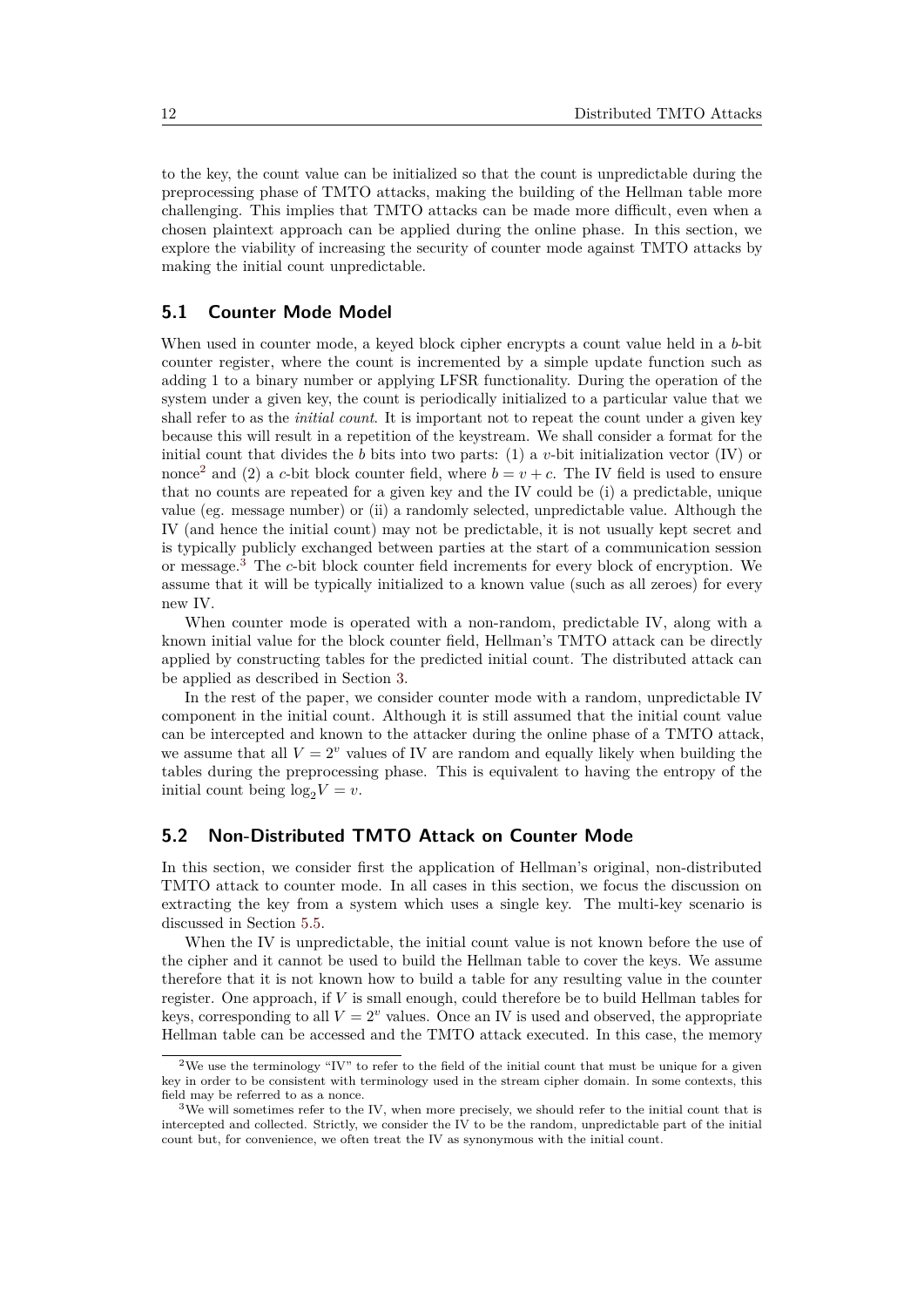required is  $M = Vmt$  and the time required for the attack is  $T = t^2$ , resulting in tradeoff

<span id="page-12-0"></span>
$$
TM^2 = (KV)^2 \tag{14}
$$

based on the Hellman stopping criterion of  $m t^2 = K$ . The preprocessing complexity is  $P = KV$ . Clearly, the tradeoff attack is worse than Hellman's attack on the cipher in ECB mode and the preprocessing stage is more costly than exhaustive key search since  $P > K$ . Also, if  $V > t$ , the memory requirement is worse than the full dictionary attack, since this implies  $M > K$ . However, for some relative values of K and V, the online phase of the TMTO attack can be better than exhaustive key search.

Note that this is the same tradeoff expression that would apply if we used the TMTO attack on a function with an input that is the combination of the key and IV, resulting in an input space of *KV* . In counter mode, determining the IV in the attack has no value since it is assumed to be intercepted and known during the online phase.

It is not hard to show from [\(14\)](#page-12-0) that if  $V \geq K^{1/2}$ , at least one of *T* or *M* must be at least as large as the complexity of exhaustive key search. Hence, in order to ensure that a non-distributed TMTO attack (which does not use multiple data) can be no better than exhaustive key search, the size of the IV field of the initial count, should be at least half the size of the key, that is,  $v \geq k/2$ , where  $K = 2<sup>k</sup>$ . This has implications for practical specifications of counter mode. For example, using AES-128 (where  $K = 2^{128}$ ) in counter mode with an unpredictable IV so that  $V = 2^{32}$ , since  $V < K^{1/2}$ , it is possible to mount a TMTO attack with an online time or memory complexity better than  $2^{128}$ . In fact, a TMTO attack can be mounted with  $T = M = (KV)^{2/3} = 2^{106.67}$ . The preprocessing phase of the attack has a complexity of  $P = KV = 2^{160}$ .

The TMTO attack can be improved by making use of data using the DK approach. Allowing for the collection of data from  $D_{iv}$  IVs, we could implement only  $V/D_{iv}$  of the total *V* Hellman tables. Each captured IV can be checked to see whether it is used for one of the tables. This can be assumed to take negligible time if the IV is not used. However, with high probability, we would expect one of the collected IVs to be used for a table and the attack on the key can proceed with the appropriate table. In this case,  $M = (V/D_{iv})mt$  since  $V/D_{iv}$  Hellman tables are used. Since the online time complexity is dominated by the time taken for an IV used in the tables,  $T = t^2$ . The preprocessing complexity is now  $P = KV/D_{iv}$  and the tradeoff expression is given by [\(4\)](#page-3-1), which is derived using the stopping criterion of  $mt^2 = K^2$ .

Of course,  $D_{iv} \leq V$  and, in practice, the number of data bits collected is required to be more than  $D_{iv}$ , since many plaintext blocks will be encrypted for a given IV. This extra data can be ignored in the attack as it does not affect either the amount of memory needed or the time complexity. For  $K = 2^{128}$  and  $V = 2^{32}$ , if  $2^{20}$  initial count values can be collected corresponding to  $2^{20}$  different IV values, it is possible to mount a TMTO attack with  $T = M = 2^{93.3}$  using  $P = 2^{140}$ .

It is clear that, since  $D_{iv} \leq V$ ,  $P \geq K$  and  $TM^2 \geq K^2$ . Hence, even using data, the preprocessing step is at least as slow as exhaustive key search and the tradeoff is worse than the Hellman tradeoff attack on ECB mode as in [\(1\)](#page-2-1). However, we note that the Hellman tradeoff of [\(1\)](#page-2-1) cannot be directly applied to counter mode unless the counter register content can be predicted during the preprocessing phase. To improve on the attack, we can apply a distributed approach and this will be considered in the next section.

### **5.3 Distributed TMTO Attack on Counter Mode**

In this section, we consider the application of a distributed TMTO attack to counter mode with a single key and an unpredictable IV. For an attack which does not use data in the tradeoff, this can be done by dividing the *t* subtables of *V* Hellman tables (one table for each IV, covering all keys) between the *W* processors. The tradeoff used in this approach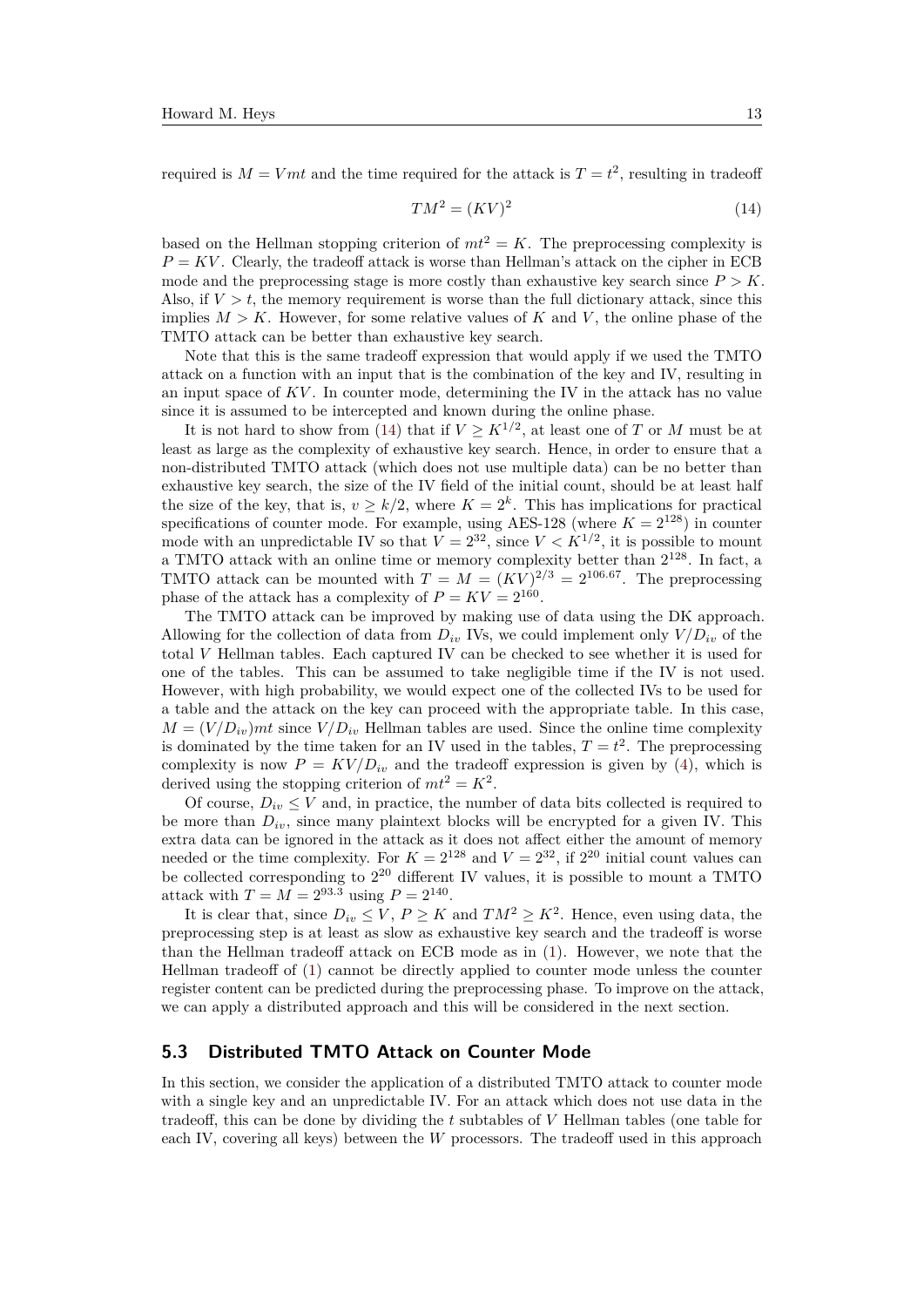would be a simple modification of [\(5\)](#page-5-1), where *K* is replaced by *KV* :

<span id="page-13-0"></span>
$$
T_0 M_0^2 W^3 = (KV)^2 \tag{15}
$$

with  $W \leq T_0$  and preprocessing requiring  $P_0 = KV/W$  to cover all key/IV combinations across all processors. We now consider the development of an expression which indicates the size of *W* necessary to allow a TMTO attack to outperform a distributed exhaustive key search. This is equivalent to saying that the online time complexity and memory complexity of the TMTO attack should be both less than *K/W*. The resulting analysis leads to Proposition 3.

#### **Proposition 3**

Consider counter mode such that the key and the IV portion of the initial count are unpredictable during the preprocessing phase and assumed to be randomly drawn from the *K* and *V* possible values, respectively. With  $T_0 = M_0^r$ , a distributed tradeoff approach can be applied to obtain an attack with an online time complexity and memory complexity less than the complexity of distributed exhaustive key search for the following conditions on *W*:

$$
W > \begin{cases} V^{\frac{2}{1-r}}/K^{\frac{r}{1-r}} & , r < 1\\ 0 & , r = 1, \text{ if } V < K^{1/2}\\ \infty & , r = 1, \text{ if } V \ge K^{1/2}\\ K^{\frac{r-2}{2r-2}}V^{\frac{2r}{2r-2}} & , r > 1 \end{cases}
$$
(16)

#### **Proof**

We need to show the conditions on *W* for which  $T_0 \lt K/W$  and  $M_0 \lt K/W$ . The proof considers the three cases for *r*. For  $r > 1$ ,  $T_0 > M_0$  and, hence, it is sufficient to consider scenarios for  $T_0 < K/W$ , while for  $r < 1$ ,  $M_0 > T_0$ , and, therefore, it is sufficient to consider  $M_0 < K/W$ . For the case of  $r = 1$ ,  $T_0 = M_0$  and we can consider a bound on either  $T_0$  or  $M_0$ .

From [\(15\)](#page-13-0), it can be shown that, if  $r > 1$ , then

$$
T_0 = \frac{(KV)^{\frac{2r}{r+2}}}{W^{\frac{3r}{r+2}}}
$$
\n(17)

which, when letting  $T_0 \leq K/W$ , leads to the case for  $r > 1$ .

Similarly, for  $r < 1$ ,

$$
M_0 = \frac{(KV)^{\frac{2}{r+2}}}{W^{\frac{3}{r+2}}}
$$
\n(18)

which, when letting  $M_0 < K/W$ , leads to the case for  $r < 1$ .

Finally, letting  $T_0 = M_0$ , gives

$$
T_0 = \frac{(KV)^{2/3}}{W}
$$
\n(19)

which, when compared to  $K/W$ , results in an inequality not involving  $W$ , but which shows that, for  $V < K^{1/2}$ , the TMTO attack can improve upon exhaustive search for any *W*, while, for  $V \geq K^{1/2}$ , the TMTO attack cannot improve upon exhaustive search for any  $W$ .

The interpretation of Proposition 3 can be demonstrated by considering the following example where we let  $K = 2^{128}$  and  $V = 2^{32}$ . From Proposition 3, we can determine: (1) if  $T = M$ , then  $W > 0$ , (2) if  $T = M^{1/2}$ , then  $W > 1$ , and (3) if  $T = M^2$ ,  $W > 2^{64}$ . So we can conclude that a distributed TMTO attack can be made more efficient than distributed exhaustive key search for cases 1 and 2 by using as few as 1 and 2 processors, respectively,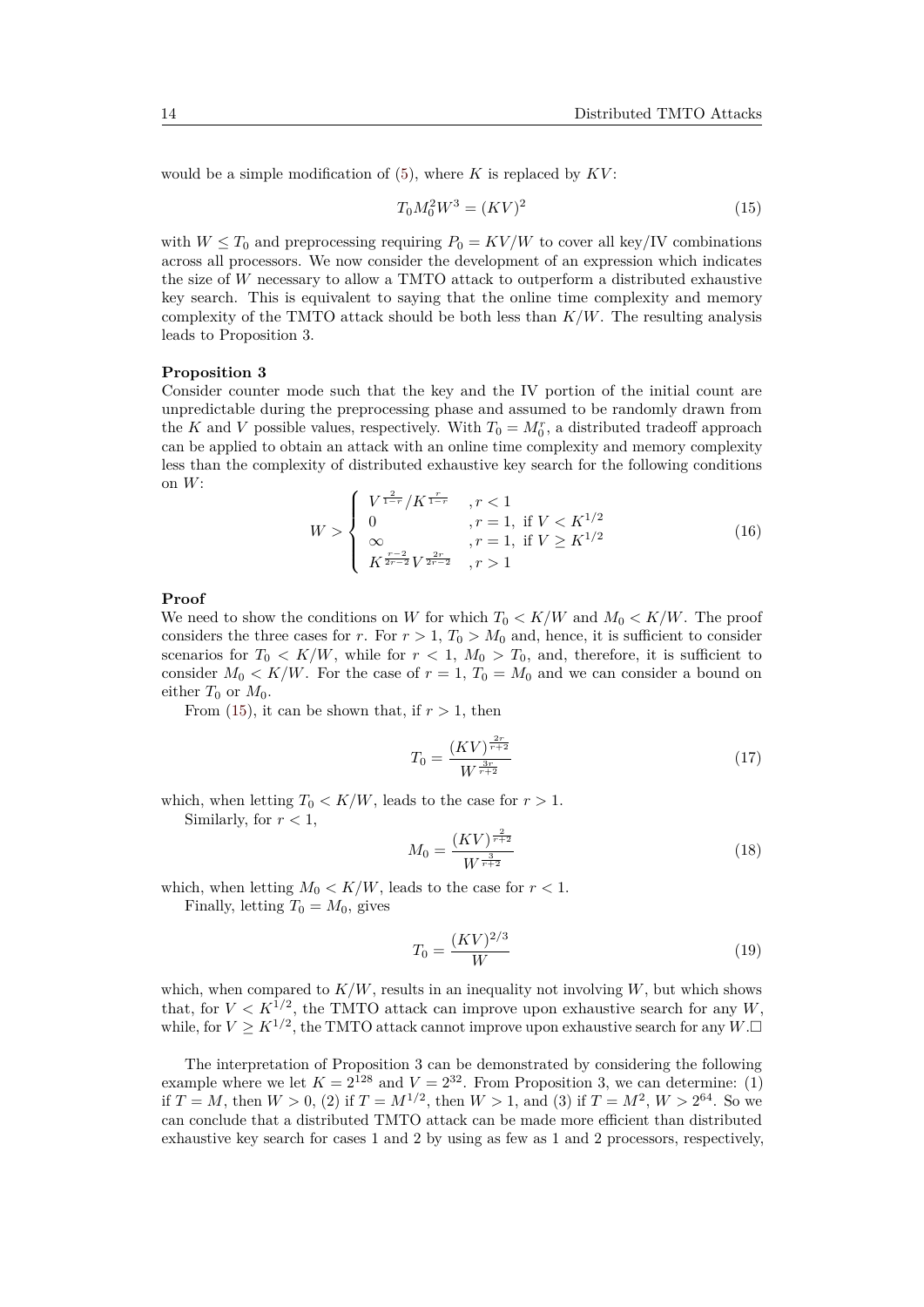while for case 3, the number of processors must be more than  $2^{64}$ , an impractically large requirement. Hence, for case 3, although it may be theoretically possible to mount a distributed TMTO attack, it is not practical to do so. Other examples for values of *K*, *V* and *r* can be considered to determine their practicality in terms of the number of required processors in a distributed attack.

We have seen for the case of  $r = 1$  that if the condition  $V \geq K^{1/2}$  is satisfied, then any value of *W* cannot lead to the online time and memory complexity of the TMTO attack as an improvement over exhaustive key search. We can now develop Proposition 4 which gives the relationship between *K* and *V* in order to ensure that it is impossible for a distributed TMTO attack to outperform distributed exhaustive key search for any tradeoff of time and memory.

#### **Proposition 4**

Consider counter mode such that the key and the IV portion of the initial count are unpredictable during the preprocessing phase and assumed to be randomly drawn from the *K* and *V* possible values, respectively. If  $V \geq K^{1/2}$ , the online time complexity or the memory complexity of a distributed TMTO attack (which does not use multiple data) is at least as large as the complexity of a distributed exhaustive key search.

#### **Proof**

The best tradeoff from [\(15\)](#page-13-0) occurs when we minimize the maximum of either  $T_0$  or  $M_0$ , which occurs for  $T_0 = M_0$ , leading to  $T_0 = (KV)^{2/3}/W$ . If  $V \geq K^{1/2}$ , in this case clearly  $T_0 \geq K/W$  and  $M_0 \geq K/W$  for any *W*, where  $K/W$  is the complexity of a distributed exhaustive key search. Reducing  $T_0$  at the expense of  $M_0$  (or vice versa) would still clearly result in  $M_0$  (or  $T_0$ ) being at least  $K/W$ .

Proposition 4 states that a distributed TMTO attack (which does not use multiple data) cannot be made more efficient than a distributed exhaustive key search for  $V \geq K^{1/2}$ and this was argued to be the case for the non-distributed attack as well. The broad implication is that to ensure security against TMTO attacks (which do not use multiple data), the unpredictable portion of the initial count (which is equivalent to the entropy of the initial count) should be at least half the size of the key.

#### **5.4 Incorporating Data into the Distributed Attack on Counter Mode**

Consider now incorporating the use of data into the distributed TMTO attack on a single-key implementation of counter mode. In doing so, the distributed DK approach can be applied and, hence, the tradeoff of [\(12\)](#page-10-1) can be used, with the constraints  $W \leq T_0$  and  $D_{iv} \leq V$ , and  $P_0 = KV/(D_{iv}W)$ .

We can extend Proposition 4 to apply to TMTO attacks which use data, resulting in the following proposition.

#### **Proposition 5**

Consider counter mode such that the key and the IV portion of the initial count are unpredictable during the preprocessing phase and assumed to be randomly drawn from the *K* and *V* possible values, respectively. Assume that a distributed TMTO attack on a single-key system is applied with data available from  $D_{iv}$  IVs, where  $D_{iv} \leq V$ . If  $V/D_{iv} \geq K^{1/2}$ , the online time complexity or the memory complexity of a distributed TMTO attack is at least as large as the complexity of a distributed exhaustive key search.

#### **Proof**

We can simply follow the proof of Proposition 4, but base it on the distributed DK tradeoff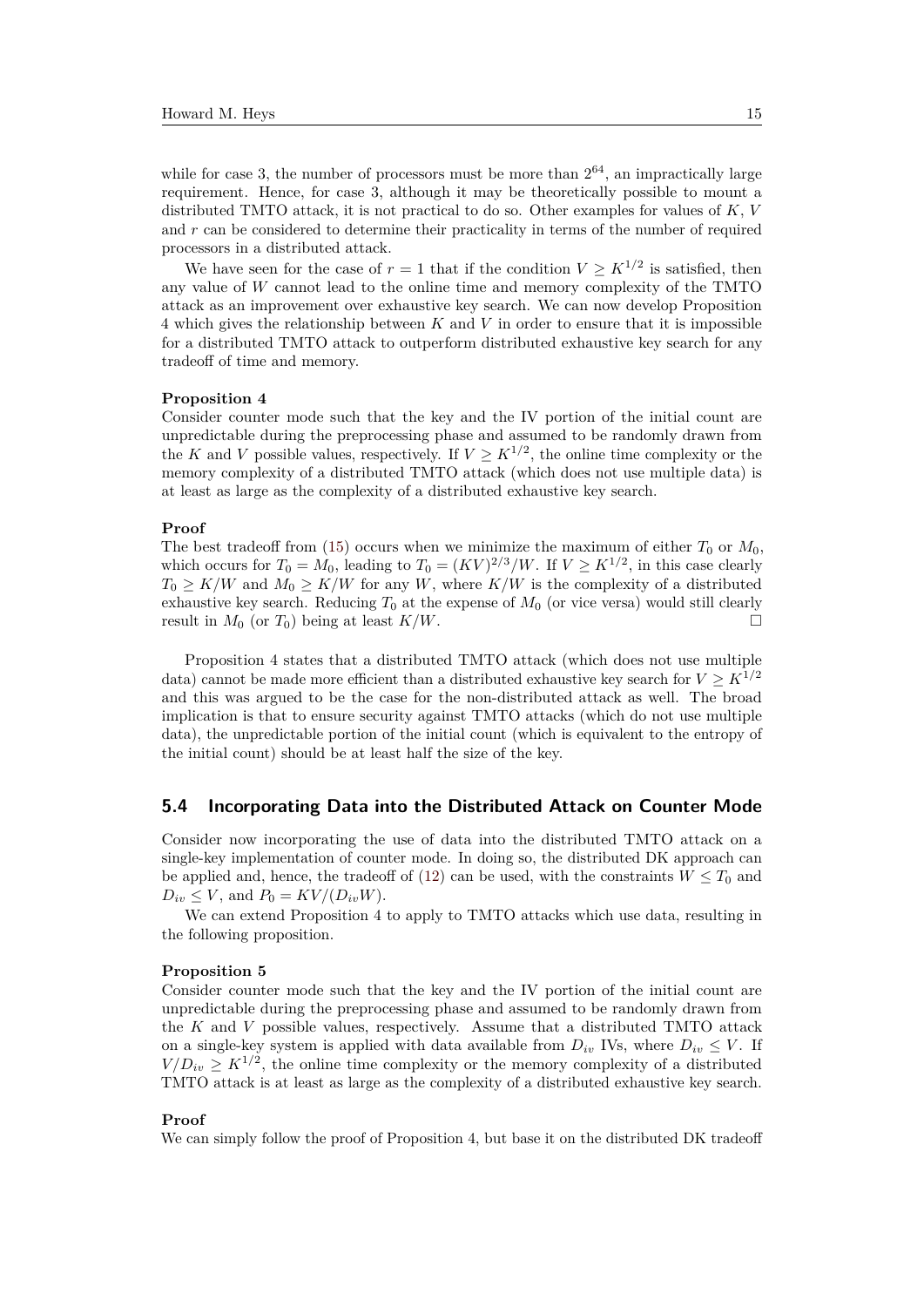of [\(12\)](#page-10-1), which can be rewritten to be

$$
T_0 M_0^2 W^3 = (K[V/D_{iv}])^2.
$$
\n(20)

This equation is similar to [\(15\)](#page-13-0) used in the proof of Proposition 4, except that we have substituted *V* with  $V/D_{iv}$ . Proposition 4 now follows with the same substitution, resulting in the distributed TMTO attack with data not being able to improve on distributed exhaustive key search when  $V/D_{iv} \geq K^{1/2}$ . .

Proposition 5 increases the lower bound on *V* for which the distributed TMTO attack becomes infeasible. The same bound can be trivially shown to be applicable to the nondistributed TMTO attack using data. Assuming that it is impractical for  $D_{iv} > K^{1/2}$ , then letting  $V \geq K$  is sufficient to ensure security against TMTO attacks which make use of data. (Note that the requirement that  $V \geq K$  was also suggested in [\[5\]](#page-17-4) in the context of non-distributed attacks on stream ciphers and allowing  $D_{iv} = K^{1/2}$ . In [\[8\]](#page-17-7), the requirement of  $V \geq K^{3/2}$  is recommended based on non-distributed TMTO attacks on stream ciphers and allowing  $D_{iv} = K$ , which may be impractical. Hence, although  $V \geq K$ is sufficient based a reasonable expectation on the amount of data that could be used, a cautious cryptographer may wish to ensure that  $V \geq K^{3/2}$ .

Now if  $D_{iv}W = \alpha V$ , where  $\alpha > 1$ , then  $P_0 < K$ , meaning the preprocessing time is better than exhaustive search on a cipher with key space *K*. Further,  $T_0 M_0^2 = K^2/(\alpha^2 W)$  <  $K^2/W$ , which could be substantially better than the tradeoff of the non-distributed approach. Consider the following case of counter mode using AES-128:  $K = 2^{128}$ ,  $V = 2^{32}$ and  $W = 2^{20}$ . If we let  $T_0 = M_0$  and  $D_{iv} = 2^{20}$  (so that  $\alpha = 256$ ), we get  $T_0 = M_0 = 2^{73.3}$ , with  $P_0 = 2^{120}$ . Hence, the complexity of the online phase of the distributed TMTO attack is much better than the complexity of distributed exhaustive key search, which would be  $K/W = 2^{108}$ . Of course, collecting more data  $D_{iv}$  and/or involving more processors *W* could be used to improve the attack even further, but is still subject to the DK approach constraints of  $D_{iv} \leq V$  and  $W \leq T_0$ .

## <span id="page-15-0"></span>**5.5 Applying Multiple Keys in the Attack on Counter Mode**

In [\[5\]](#page-17-4)[\[19\]](#page-18-7), the concept of attacking a multi-key block cipher system is discussed, where success in the attack is considered to occur if one of many used keys is found. Using data from different keys, it is possible to make use of the BS tradeoff expression of [\(3\)](#page-3-0) in attacking block ciphers in ECB mode by collecting *D* ciphertexts for a given plaintext where data is taken from *D* different keys and  $N = K$ . This approach could also be applied to a multi-key system using counter mode making use of a tradeoff such as [\(4\)](#page-3-1) which targets the key and unpredictable initial count. In this case,  $D_{iv}$  represents data from different key/IV combinations and the constraint  $D_{iv} \leq V$  need not be applied. Further, applying a distributed approach resulting in a tradeoff of the form of [\(12\)](#page-10-1) may make some systems vulnerable.

As an example, consider counter mode of AES-128, where  $K = 2^{128}$  and  $V = 2^{32}$ . Assume that we have collected data from  $2^{12}$  IVs from each of  $2^{12}$  different keys, so that  $D_{iv} = 2^{24}$ . Enlisting  $2^{20}$  processors in the TMTO attack, we can find one of the used keys with an online complexity of  $T_0 = M_0 = 2^{70.7}$  and a preprocessing complexity of  $P_0 = 2^{116}$ , where the restriction  $D_{iv}^2 W \leq T_0$  holds as required for the distributed HS approach.

## **6 Numerical Results for Some Tradeoffs**

In this section, we highlight a few cases to illustrate the applicability of the distributed TMTO attack. The data presented considers two key sizes of 80 bits (Table [1\)](#page-16-0) and 128 bits (Table [2\)](#page-16-1). A key size of 80 bits is consistent with the typical use of a lightweight block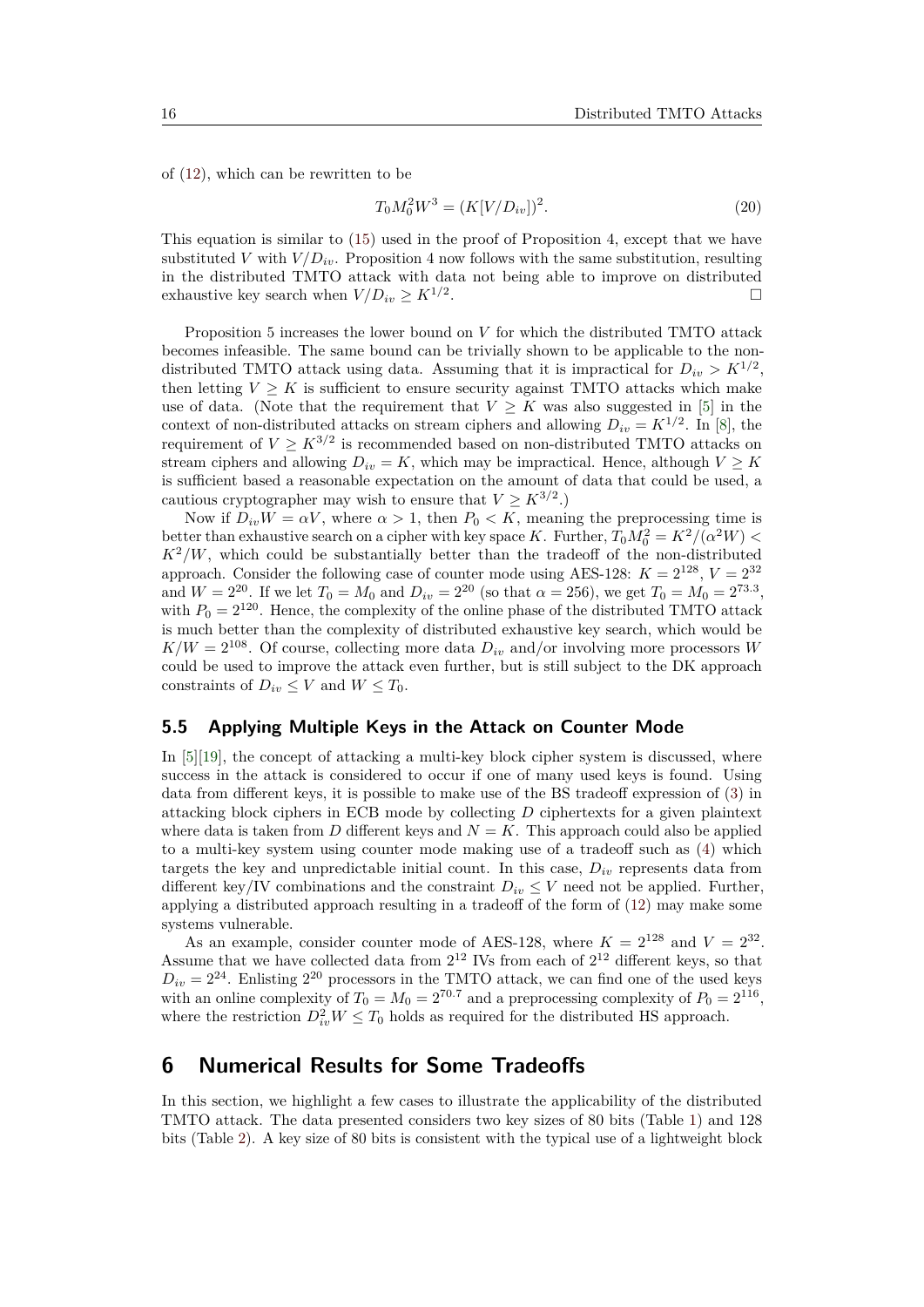<span id="page-16-0"></span>

| $K = 2^{80}$                     | DEKS | $V=1$                       | $V = 2^{20}$          | $V = 2^{40}$                   |
|----------------------------------|------|-----------------------------|-----------------------|--------------------------------|
| $W = 1, D_{iv} = 1$              | 280  | $953.\overline{3}$<br>⁄ 980 | 966.7 / 9100          | $2^{80}$ / $2^{120}$           |
| $W=1, D_{iv}=2^{10}$             | 280  | $2^{53.3}$ / $2^{80}$       | $2^{60}$ / $2^{90}$   | $\sqrt{273.3}$ / $\sqrt{2110}$ |
| $W = 2^{20}$ , $D_{iv} = 1$      | 260  | 233.37260                   | $2^{46.7}$ / $2^{80}$ | $2^{60}$ / $2^{100}$           |
| $W = 2^{20}$ , $D_{iv} = 2^{10}$ | 260  | 233.3 / 260                 | $2^{40}$ / $2^{70}$   | $2^{53.3}$<br>/290             |

**Table 1:** TMTO Results  $T_0/P_0$  for 80-bit Keys

**Table 2:** TMTO Results  $T_0/P_0$  for 128-bit Keys

<span id="page-16-1"></span>

| $K = 2^{128}$                    | DEKS      | $V=1$                       | $V = 2^{32}$            | $V = 2^{64}$           |
|----------------------------------|-----------|-----------------------------|-------------------------|------------------------|
| $W = 1, D_{iv} = 1$              | $2^{128}$ | $2^{85.3}$ $\sqrt{2^{128}}$ | $2^{106.7}$ $7^{160}$   | $2^{128}$ / $2^{192}$  |
| $W=1, D_{iv}=2^{20}$             | $2^{128}$ | $2^{85.3}$ $\sqrt{2^{128}}$ | $-2^{93.3}$ / $2^{140}$ | $2^{114.7}$ $7^{172}$  |
| $W = 2^{20}$ , $D_{iv} = 1$      | $2^{108}$ | $2^{65.3}$ $\sqrt{2^{108}}$ | $-286.7 + 2140$         | $2^{108}$ / $2^{172}$  |
| $W = 2^{20}$ , $D_{iv} = 2^{20}$ | 2108      | $\sqrt{2108}$<br>965.3      | $2^{73.3}$ / $2^{120}$  | $2^{94.7}$ / $2^{152}$ |

or stream cipher, while the 128-bit key could represent an application that uses AES-128. The results in the tables could represent a tradeoff attack using the DK approach of a single-key system based on counter mode or a stream cipher. The table values assume equal complexity for the online time and memory, i.e.,  $T_0 = M_0$ . The tradeoff expression of [\(12\)](#page-10-1) is applied and the constraints  $D_{iv} \leq V$  and  $W \leq T_0$  are satisfied. For  $V > 1$ ,  $P_0 = KV/(D_{iv}W)$  resulting in

<span id="page-16-2"></span>
$$
T_0 = \frac{P_0^{2/3}}{W^{1/3}}\tag{21}
$$

which can be used to derive the values in the tables. However, for the case of  $V = 1$  (that is, a predictable initial count in counter mode or a stream cipher with no IV), data cannot be used in the tradeoff and  $P_0 = KV/W$  with [\(21\)](#page-16-2) still suitable.

For both key sizes, various IV sizes are given and the complexity presented for cases of differing amounts of data, *Div*, and number of processors, *W*. For reference, the appropriate distributed exhaustive key search complexity (DEKS) is also presented for each case. Each TMTO case given in the tables has the online time complexity and the preprocessing complexity for an individual processor presented in the format  $T_0/P_0$ .

It is obvious from the tables that there are many scenarios in which distributed TMTO attacks could be made more effective than a distributed exhaustive key search. Most notably, if  $V = 1$ , one Hellman table can be constructed straightforwardly to cover just the keys. In this case, although the use of data from multiple IVs is not applicable, applying a distributed approach can result in extremely small online time complexities - as low as 2 33*.*3 for a lightweight cipher with an 80-bit key using 2 <sup>20</sup> processors. For cases with *V >* 1, using data drawn from a modest number of IVs can result in a compromise of the security of the cipher. For example, with  $K = 2^{128}$  and  $V = 2^{32}$ , using data from only  $2^{20}$ IVs and applying  $2^{20}$  processors results in a TMTO attack with an online time complexity of  $2^{73.3}$  and a preprocessing time complexity of  $2^{120}$ . Hence, the online time complexity is substantially better than the distributed exhaustive key search complexity of  $2^{108}$ , while the preprocessing complexity is only slightly worse.

## **7 Conclusions**

In this paper, we have discussed the characterization of distributed TMTO attacks on ciphers. Not surprisingly, distributing Hellman's approach can be highly effective, scaling both time and memory by the number of processors. Other tradeoff approaches such as the rainbow table method and the BG method are not as well suited to a distributed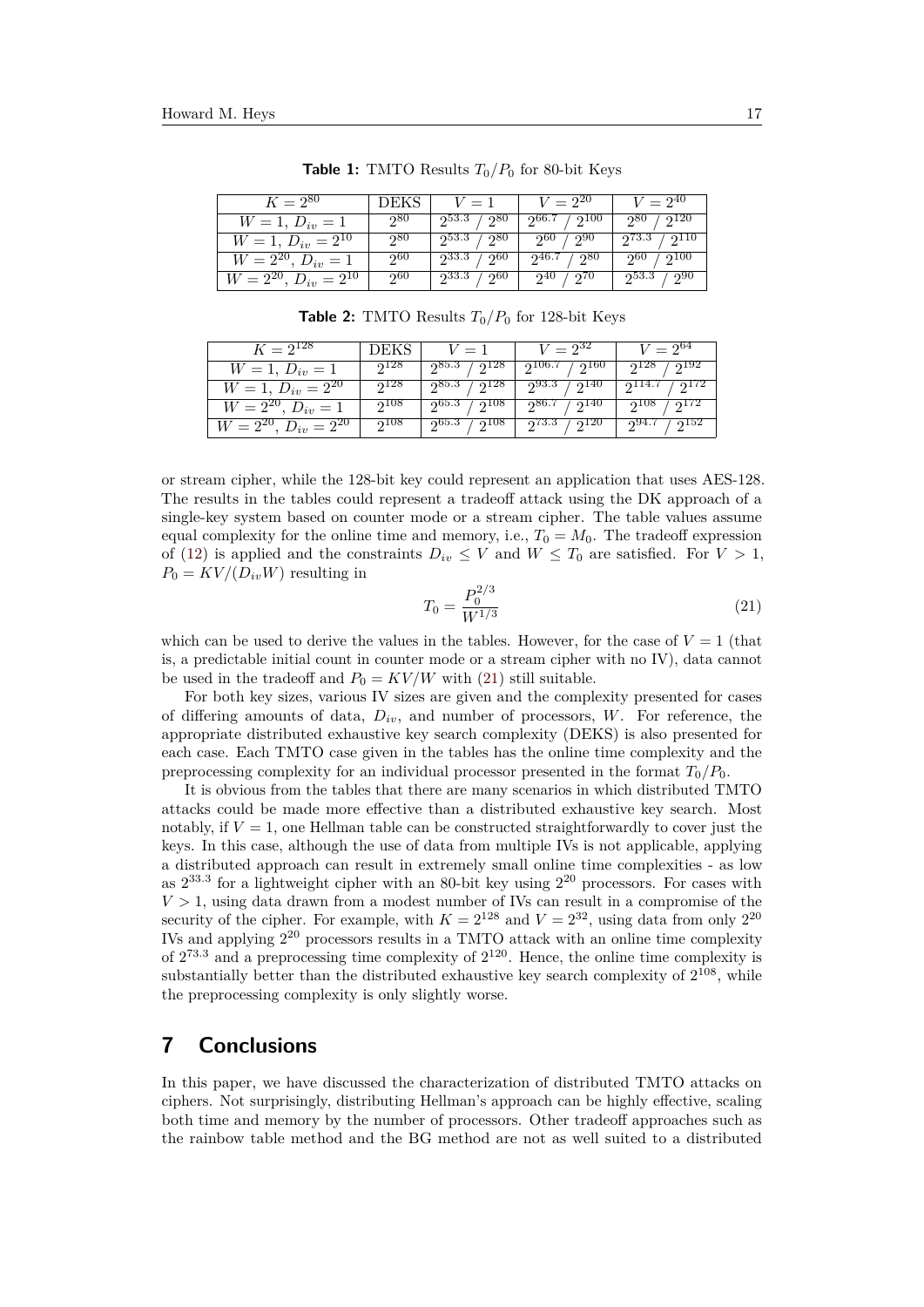approach. The BS method benefits from a distributed approach in both time and memory, but the benefit of data in the tradeoff is not scaled by the number of processors involved. We have also described the application of distributed tradeoff attacks in relation to stream ciphers and have shown that TMTO and distributed TMTO approaches can be applied to counter mode in scenarios where the entropy of the initial count is too small. In particular, distributed TMTO attacks are of concern in the context of lightweight cryptography, where key sizes are smaller and the cryptanalytic gain of distributing the attacks could seriously compromise the security of some systems.

## **References**

- <span id="page-17-0"></span>[1] Martin E. Hellman. A cryptanalytic time-memory trade-off. *IEEE Trans. Information Theory*, 26(4):401–406, 1980.
- <span id="page-17-1"></span>[2] S. Babbage. A space/time tradeoff in exhaustive search attacks on stream ciphers. In *European Convention on Security and Detection, IEE Conference Publication No. 408*, pages 161–166, 1995.
- <span id="page-17-2"></span>[3] Jovan Dj. Golić. Cryptanalysis of alleged A5 stream cipher. In Walter Fumy, editor, *Advances in Cryptology - EUROCRYPT '97, International Conference on the Theory and Application of Cryptographic Techniques, Konstanz, Germany, May 11-15, 1997, Proceeding*, volume 1233 of *Lecture Notes in Computer Science*, pages 239–255. Springer, 1997.
- <span id="page-17-3"></span>[4] Alex Biryukov and Adi Shamir. Cryptanalytic time/memory/data tradeoffs for stream ciphers. In Tatsuaki Okamoto, editor, *Advances in Cryptology - ASIACRYPT 2000, 6th International Conference on the Theory and Application of Cryptology and Information Security, Kyoto, Japan, December 3-7, 2000, Proceedings*, volume 1976 of *Lecture Notes in Computer Science*, pages 1–13. Springer, 2000.
- <span id="page-17-4"></span>[5] Jin Hong and Palash Sarkar. New applications of time memory data tradeoffs. In Bimal K. Roy, editor, *Advances in Cryptology - ASIACRYPT 2005, 11th International Conference on the Theory and Application of Cryptology and Information Security, Chennai, India, December 4-8, 2005, Proceedings*, volume 3788 of *Lecture Notes in Computer Science*, pages 353–372. Springer, 2005.
- <span id="page-17-5"></span>[6] Dorothy E. Denning. *Cryptography and Data Security*. Addison-Wesley, 1982.
- <span id="page-17-6"></span>[7] Philippe Oechslin. Making a faster cryptanalytic time-memory trade-off. In Dan Boneh, editor, *Advances in Cryptology - CRYPTO 2003, 23rd Annual International Cryptology Conference, Santa Barbara, California, USA, August 17-21, 2003, Proceedings*, volume 2729 of *Lecture Notes in Computer Science*, pages 617–630. Springer, 2003.
- <span id="page-17-7"></span>[8] Orr Dunkelman and Nathan Keller. Treatment of the initial value in time-memory-data tradeoff attacks on stream ciphers. *Inf. Process. Lett.*, 107(5):133–137, 2008.
- <span id="page-17-8"></span>[9] Gildas Avoine, Pascal Junod, and Philippe Oechslin. Characterization and improvement of time-memory trade-off based on perfect tables. *ACM Trans. Inf. Syst. Secur.*, 11(4):17:1–17:22, 2008.
- <span id="page-17-9"></span>[10] Jin Hong and Sunghwan Moon. A comparison of cryptanalytic tradeoff algorithms. *J. Cryptology*, 26(4):559–637, 2013.
- <span id="page-17-10"></span>[11] Fabian van den Broek and Erik Poll. A comparison of time-memory trade-off attacks on stream ciphers. In Amr Youssef, Abderrahmane Nitaj, and Aboul Ella Hassanien, editors, *Progress in Cryptology - AFRICACRYPT 2013, 6th International Conference*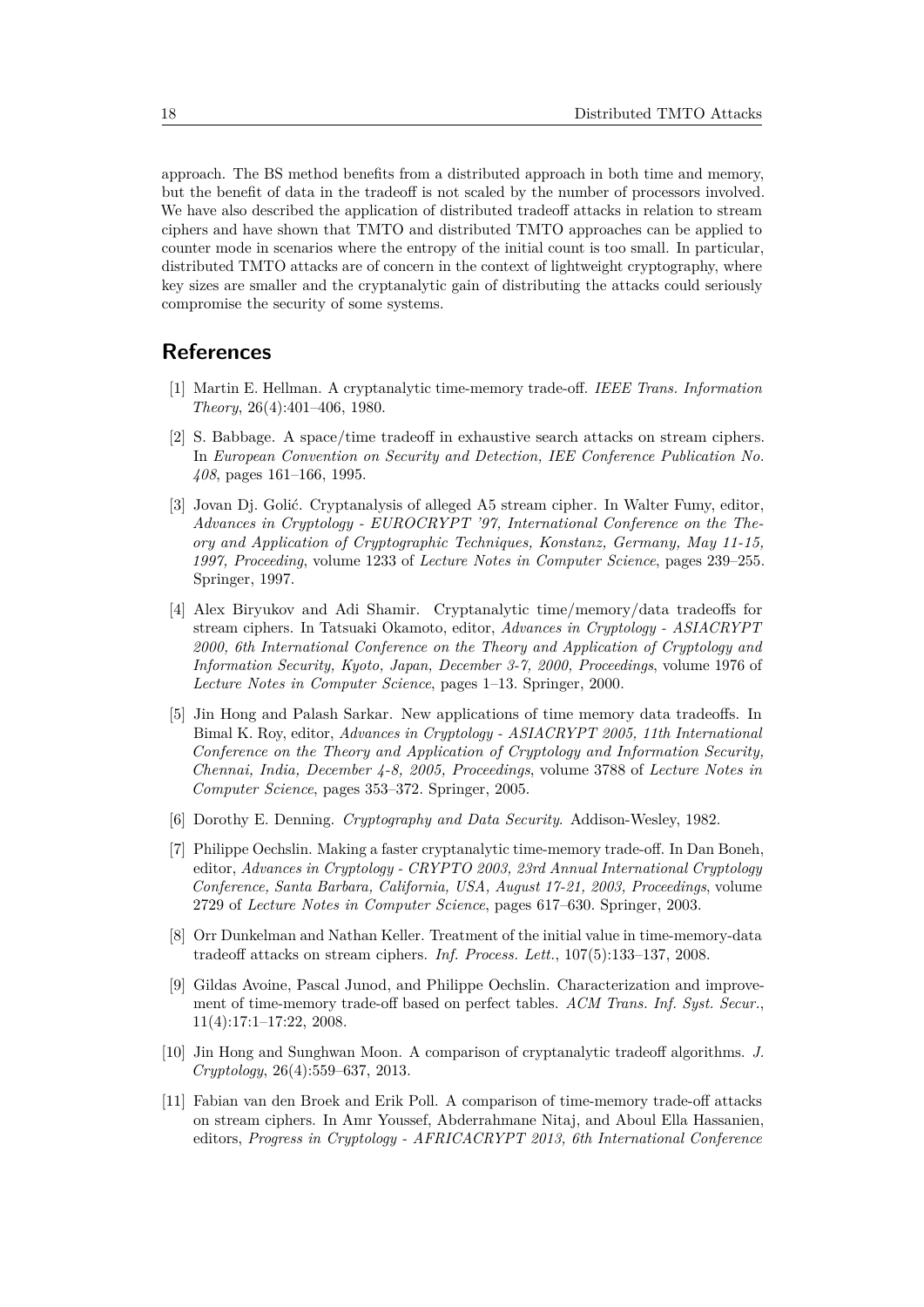*on Cryptology in Africa, Cairo, Egypt, June 22-24, 2013. Proceedings*, volume 7918 of *Lecture Notes in Computer Science*, pages 406–423. Springer, 2013.

- <span id="page-18-0"></span>[12] Johan Borst, Bart Preneel, and Joos Vandewalle. On the time-memory tradeoff between exhaustive key search and table precomputation. In *Proceedings of the 19th Symposium in Information Theory in the Benelux, WIC*, pages 111–118, 1998.
- <span id="page-18-1"></span>[13] Jin Hong, Ga Won Lee, and Daegun Ma. Analysis of the parallel distinguished point tradeoff. In Daniel J. Bernstein and Sanjit Chatterjee, editors, *Progress in Cryptology - INDOCRYPT 2011 - 12th International Conference on Cryptology in India, Chennai, India, December 11-14, 2011. Proceedings*, volume 7107 of *Lecture Notes in Computer Science*, pages 161–180. Springer, 2011.
- <span id="page-18-2"></span>[14] Jung Woo Kim, Jungjoo Seo, Jin Hong, Kunsoo Park, and Sung-Ryul Kim. Highspeed parallel implementations of the rainbow method based on perfect tables in a heterogeneous system. *Softw., Pract. Exper.*, 45(6):837–855, 2015.
- <span id="page-18-3"></span>[15] Gildas Avoine, Xavier Carpent, Barbara Kordy, and Florent Tardif. How to handle rainbow tables with external memory. In Josef Pieprzyk and Suriadi Suriadi, editors, *Information Security and Privacy - 22nd Australasian Conference, ACISP 2017, Auckland, New Zealand, July 3-5, 2017, Proceedings, Part I*, volume 10342 of *Lecture Notes in Computer Science*, pages 306–323. Springer, 2017.
- <span id="page-18-4"></span>[16] Ga Won Lee and Jin Hong. Comparison of perfect table cryptanalytic tradeoff algorithms. *Des. Codes Cryptography*, 80(3):473–523, 2016.
- <span id="page-18-5"></span>[17] Martin Hell, Thomas Johansson, Alexander Maximov, and Willi Meier. The Grain family of stream ciphers. In Matthew J. B. Robshaw and Olivier Billet, editors, *New Stream Cipher Designs - The eSTREAM Finalists*, volume 4986 of *Lecture Notes in Computer Science*, pages 179–190. Springer, 2008.
- <span id="page-18-6"></span>[18] National Institute of Standards and Technology. *NIST Special Publication 800- 38A: Recommendation for Block Cipher Modes of Operation*, December 2001. crsc.nist.gov/publications/detail/sp/800-38a/final.
- <span id="page-18-7"></span>[19] Alex Biryukov, Sourav Mukhopadhyay, and Palash Sarkar. Improved time-memory trade-offs with multiple data. In Bart Preneel and Stafford E. Tavares, editors, *Selected Areas in Cryptography, 12th International Workshop, SAC 2005, Kingston, ON, Canada, August 11-12, 2005, Revised Selected Papers*, volume 3897 of *Lecture Notes in Computer Science*, pages 110–127. Springer, 2005.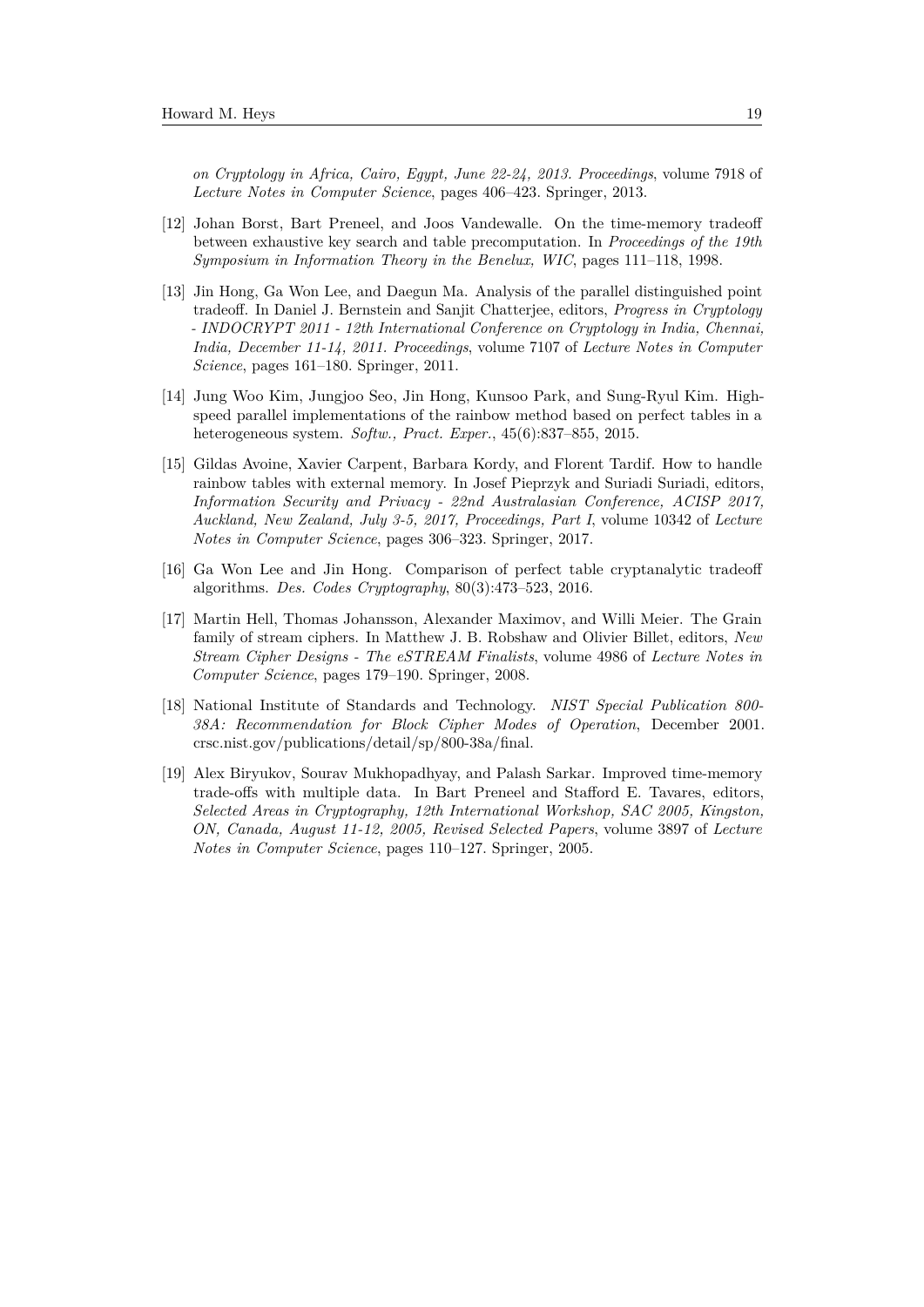## **Appendix A: Summary of Tradeoffs**

Table [3](#page-19-0) contains a summary of all tradeoffs discussed and applied in this paper. Tradeoff expressions and preprocessing complexity, as well as target applications and meaningful restrictions on tradeoff parameters, are presented.

<span id="page-19-0"></span>

|                        | Tradeoff                          | Preprocessing        | <b>Target Applications</b>     |
|------------------------|-----------------------------------|----------------------|--------------------------------|
|                        |                                   |                      | and Restrictions               |
| Exhaustive             | $T=K, M=1$                        | $\overline{P=0}$     | block cipher key               |
| Key Search             |                                   |                      | stream cipher key              |
| Full Dictionary        | $T=1, M=K$                        | $P = K$              | block cipher key               |
| $\rm Attack$           |                                   |                      | stream cipher key              |
| Hellman                | $TM^2=K^2$                        | $P = K$              | block cipher key               |
| BG                     | $TM = N$                          | $P = N/D$            | stream cipher state            |
|                        |                                   |                      | $D = T$                        |
| $\overline{\text{BS}}$ | $TM^2D^2=N^2$                     | $P = N/D$            | stream cipher state            |
|                        |                                   |                      | $D^2 \leq T$                   |
| $_{\rm HS}$            | $TM^{2}D_{in}^{2}=(KV)^{2}$       | $P = KV/D_{iv}$      | stream cipher $key/IV$         |
|                        |                                   |                      | counter mode key/IV            |
|                        |                                   |                      | $D_{iv}^2 \leq T$              |
| $\overline{\rm DK}$    | $TM^{2}D_{iv}^{2} = (KV)^{2}$     | $P = KV/D_{iv}$      | stream cipher key              |
|                        |                                   |                      | counter mode key               |
|                        |                                   |                      | $D_{iv} \leq V$ for single-key |
| Distributed            | $T_0 = K/W, M_0 = 1$              | $P_0 = 0$            | block cipher key               |
| Exh Key Srch           |                                   |                      | stream cipher key              |
| Distributed            | $T_0 = 1, M_0 = K/W$              | $P_0 = K/W$          | block cipher key               |
| Full Dict Att          |                                   |                      | stream cipher key              |
| Distributed            | $T_0M_0^2W^3=K^2$                 | $P_0 = K/W$          | block cipher key               |
| Hellman                |                                   |                      | $W \leq T_0$                   |
| Distributed BG         | $T_0M_0W=N$                       | $P_0 = N/(DW)$       | stream cipher state            |
|                        |                                   |                      | $D=T_0$                        |
| Distributed BS         | $T_0M_0^2D^2W^3=N^2$              | $P_0 = N/(DW)$       | stream cipher state            |
|                        |                                   |                      | $D^2W\leq T_0$                 |
| Distributed HS         | $T_0M_0^2D_{iv}^2W^3 = (KV)^2$    | $P_0 = KV/(D_{iv}W)$ | stream cipher $key/IV$         |
|                        |                                   |                      | counter mode key/IV            |
|                        |                                   |                      | $D_{iv}^2 W \leq T_0$          |
|                        |                                   |                      | $D_{iv} \leq V$ for single-key |
| Distributed DK         | $T_0 M_0^2 D_{iv}^2 W^3 = (KV)^2$ | $P_0 = KV/(D_{iv}W)$ | stream cipher key              |
|                        |                                   |                      | counter mode key               |
|                        |                                   |                      | $W \leq T_0$                   |
|                        |                                   |                      | $D_{iv} \leq V$ for single-key |

**Table 3:** Summary of Tradeoffs

## **Appendix B: Distributed Attacks**

We now briefly discuss exhaustive key search and dictionary attacks in the context of a distributed attack. These are attacks at the two extreme ends of the time-memory tradeoff spectrum. We present them as they provide a benchmark with which to analyze the effectiveness of distributed TMTO attacks.

For a block cipher, exhaustive key search works by considering 2 or 3 known inputs for